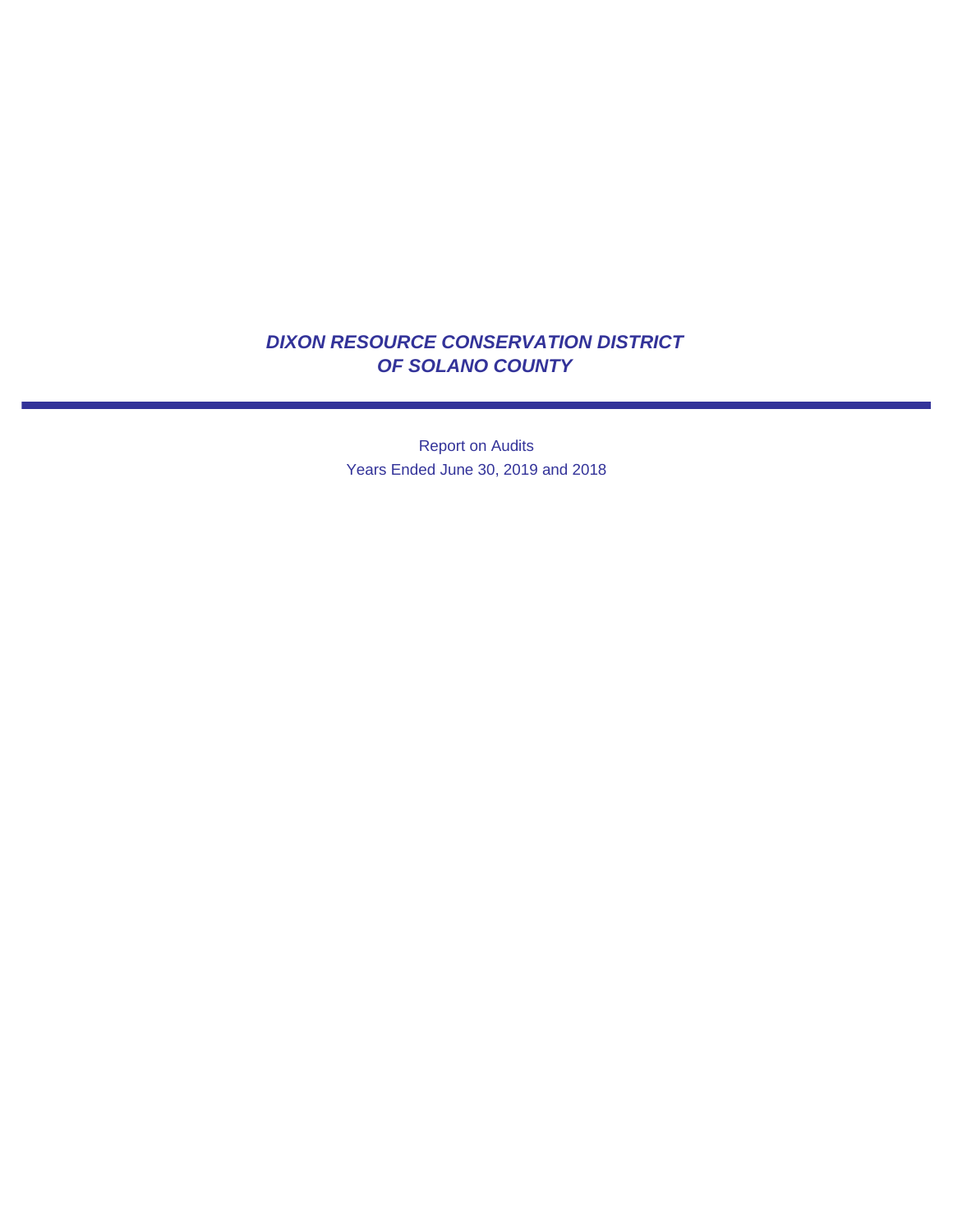| <b>TABLE OF CONTENTS</b>                                                                                               |      |
|------------------------------------------------------------------------------------------------------------------------|------|
| June 30, 2019 and 2018                                                                                                 | Page |
| Independent Auditor's Report                                                                                           | 1    |
| Management's Discussion and Analysis                                                                                   | 3    |
| Basic Financial Statements - Government-Wide Financial Statements:                                                     |      |
| <b>Statements of Net Position</b>                                                                                      | 8    |
| <b>Statements of Activities</b>                                                                                        | 9    |
| <b>Basic Financial Statements - Fund Financial Statements:</b>                                                         |      |
| <b>Balance Sheets - Governmental Funds</b>                                                                             | 10   |
| Reconciliation of the Balance Sheets of the Governmental Funds<br>to the Statements of Net Position                    | 11   |
| Statements of Revenues, Expenditures and Changes<br>in Fund Balance - Governmental Funds                               | 12   |
| Reconciliation of the Statements of Revenues, Expenditures and<br>Changes in Fund Balance of Governmental Funds to the |      |
| <b>Statements of Activities</b>                                                                                        | 13   |
| Notes to the Financial Statements                                                                                      | 14   |
| Required Supplementary Information:                                                                                    |      |
| Schedules of Revenues, Expenditures and Changes<br>in Fund Balance - Budget and Actual                                 | 22   |
| Notes to the Required Supplementary Information                                                                        | 23   |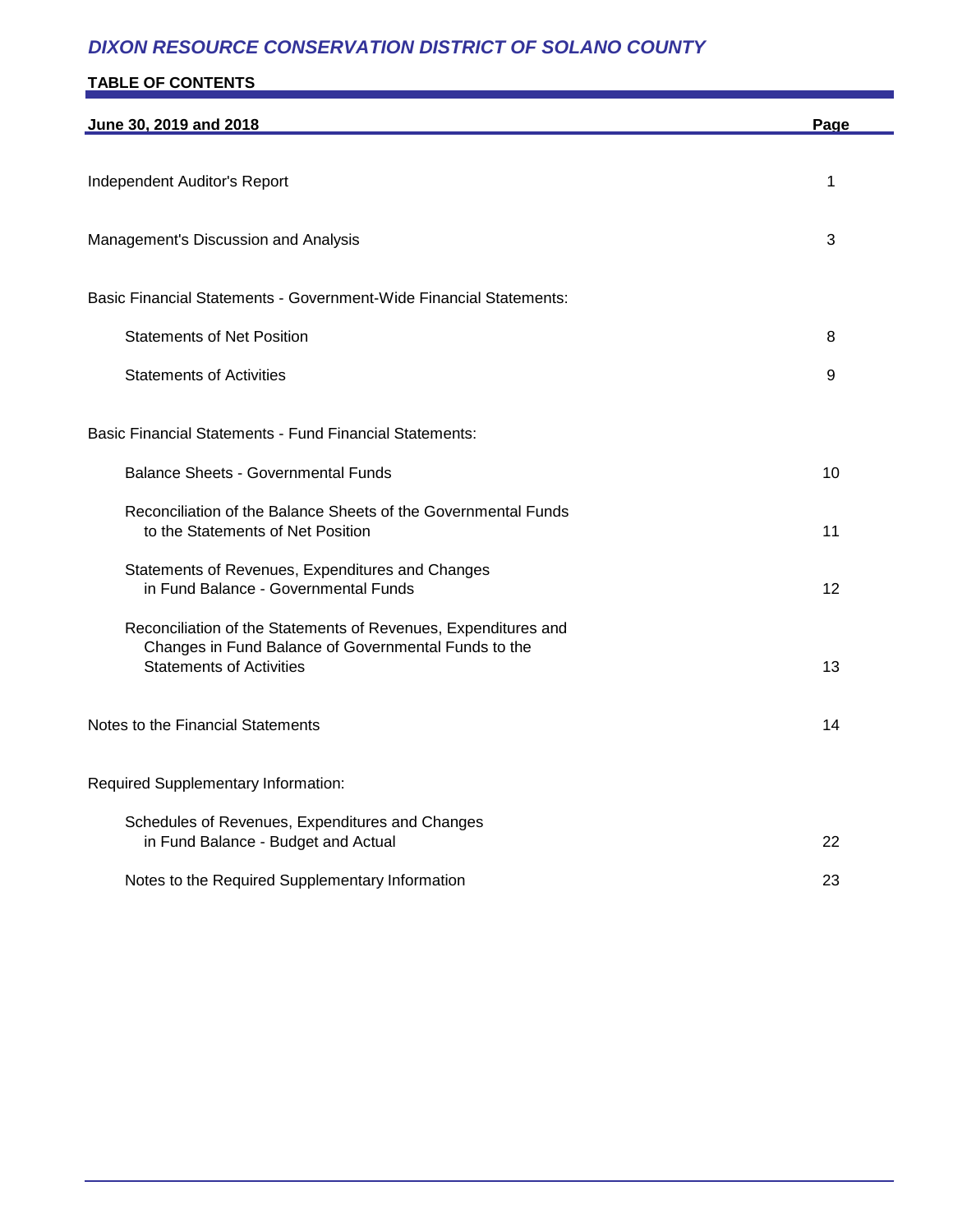

**Gary Bunch, CPA Rick Johnston, CPA \_\_\_\_\_\_\_\_\_\_\_\_\_\_\_\_\_\_\_\_**

*PERRY, BUNCH & JOHNSTON, INC.*

*350 Court Street, Woodland, California 95695 Phone: (530)662-3251 Fax: (530)662-4600 www.yolocpas.com*

**Nick Waldron, CPA, MS J.C. Sowers, III, EA Leslie Eisenhart, CPA**

## **Independent Auditor's Report**

To the Board of Directors Dixon Resource Conservation District of Solano County Dixon, California

We have audited the accompanying financial statements of the governmental activities of the Dixon Resource Conservation District of Solano County (the District), as of and for the years ended June 30, 2019 and 2018, and the related notes to the financial statements, which collectively comprise the District's basic financial statements as listed in the table of contents.

## **Management's Responsibility for the Financial Statements**

Management is responsible for the preparation and fair presentation of these financial statements in accordance with accounting principles generally accepted in the United States of America; this includes the design, implementation, and maintenance of internal control relevant to the preparation and fair presentation of financial statements that are free from material misstatement, whether due to fraud or error.

## **Auditor's Responsibility**

Our responsibility is to express opinions on these financial statements based on our audit. We conducted our audit in accordance with auditing standards generally accepted in the United States of America. Those standards require that we plan and perform the audit to obtain reasonable assurance about whether the financial statements are free from material misstatement.

An audit involves performing procedures to obtain audit evidence about the amounts and disclosures in the financial statements. The procedures selected depend on the auditor's judgment, including the assessment of the risks of material misstatement of the financial statements, whether due to error or fraud. In making those risk assessments, the auditor considers internal control relevant to the entity's preparation and fair presentation of the financial statements in order to design audit procedures that are appropriate in the circumstances, but not for the purpose of expressing an opinion on the effectiveness of the entity's internal control. Accordingly, we express no such opinion. An audit also includes evaluating the appropriateness of accounting policies used and the reasonableness of significant accounting estimates made by management, as well as evaluating the overall presentation of the financial statements.

We believe that the audit evidence we have obtained is sufficient and appropriate to provide a basis for our audit opinions.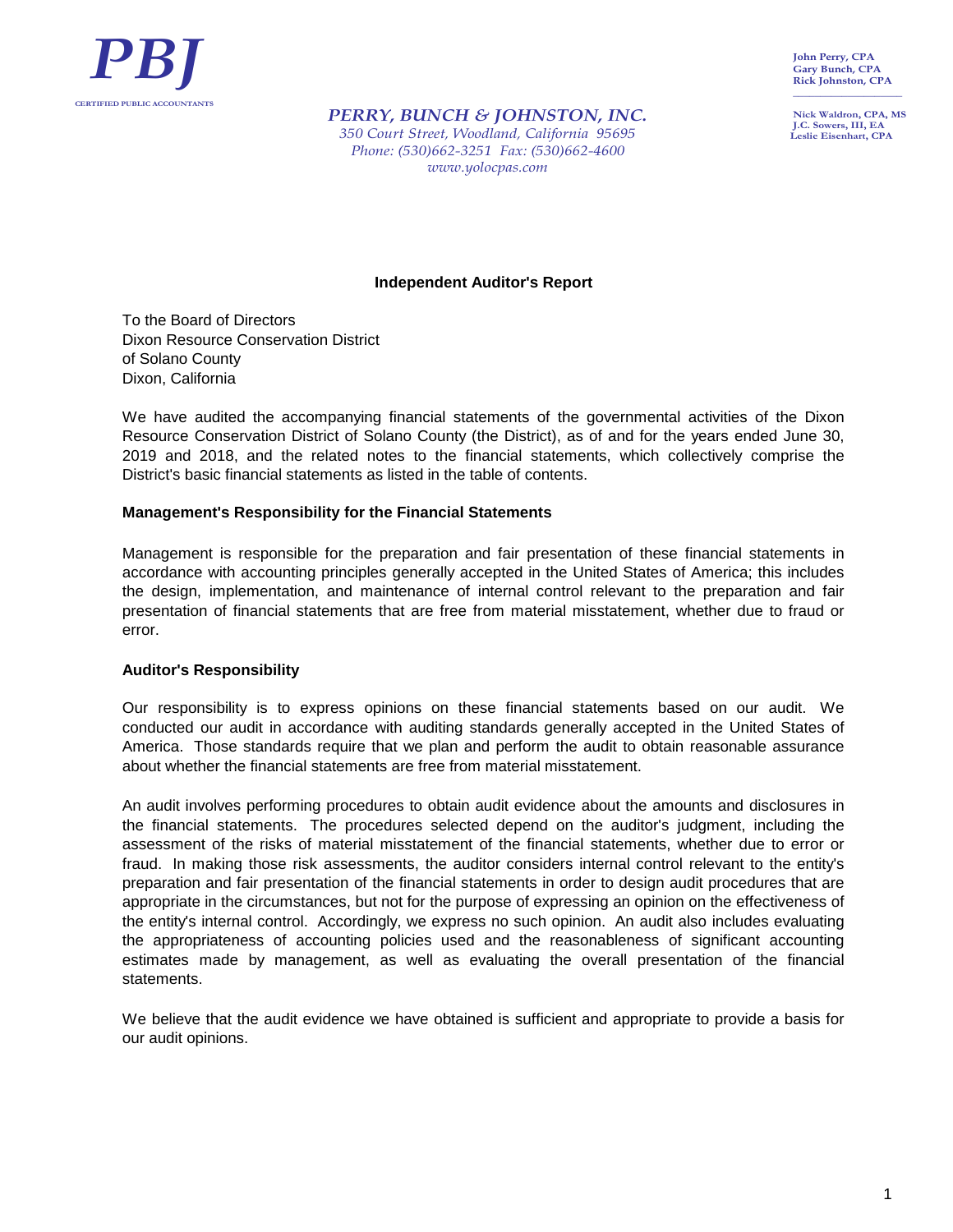To the Board of Directors Dixon Resource Conservation District of Solano County Dixon, California

## **Opinion**

In our opinion, the financial statements referred to above present fairly, in all material respects, the respective financial position of the governmental activities of the District as of June 30, 2019 and 2018, and the respective changes in financial position for the years then ended in accordance with accounting principles generally accepted in the United States of America.

## **Other Matters**

## *Required Supplementary Information:*

Accounting principles generally accepted in the United States of America require that the management's discussion and analysis and budgetary comparison information on pages 3-7 and 22-23 be presented to supplement the basic financial statements. Such information, although not a part of the basic financial statements, is required by the Governmental Accounting Standards Board, who considers it to be an essential part of financial reporting for placing the basic financial statements in an appropriate operational, economic, or historical context. We have applied certain limited procedures to the required supplementary information in accordance with auditing standards generally accepted in the United States of America, which consisted of inquiries of management about the methods of preparing the information and comparing the information for consistency with management's responses to our inquiries, the basic financial statements, and other knowledge we obtained during our audit of the basic financial statements. We do not express an opinion or provide any assurance on the information because the limited procedures do not provide us with sufficient evidence to express an opinion or provide any assurance.

*Perry, Bunch & Johnston, Inc.*

Woodland, California January 6, 2020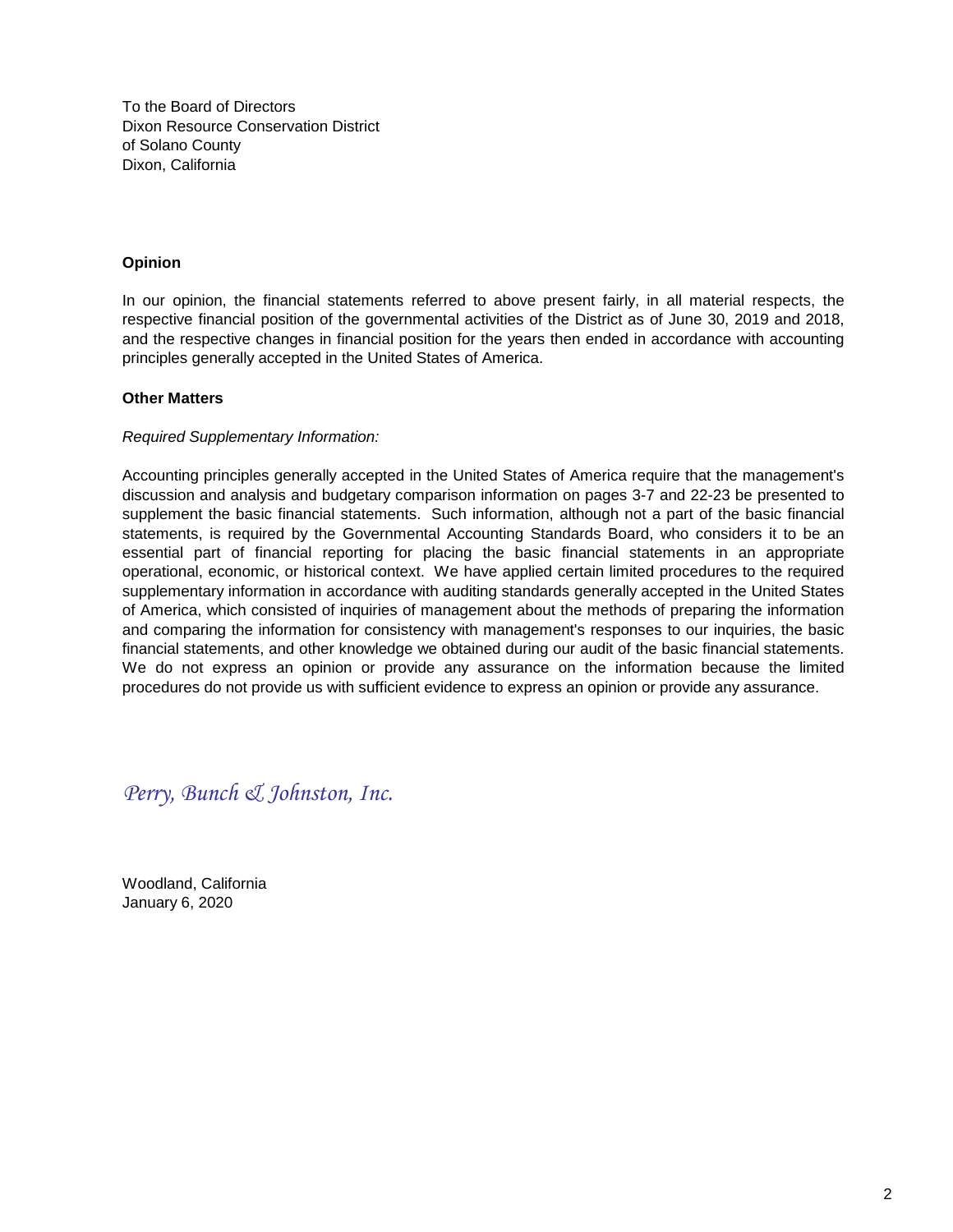#### **The Dixon Resource Conservation District of Solano County**

#### **Management's Discussion and Analysis**

As management of the Dixon Resource Conservation District of Solano County, California (District), we offer readers of the District's financial statements this narrative overview and analysis of the financial activities of the District for the fiscal years ended June 30, 2019 and 2018. We encourage readers to consider the information presented here in conjunction with additional information in our financial statements.

#### **Financial Highlights**

- The District's net position totaled \$607,077 at June 30, 2019 and \$556,801 at June 30, 2018. Of these amounts, \$546,179 and \$495,278 (unrestricted net position) at June 30, 2019 and 2018, respectively, may be used to meet the District's ongoing obligations to citizens and creditors (Page 8).
- $\bullet$ The District's total net position increased by \$50,276 as a result of the current year's operations and decreased by \$38,517 as a result of fiscal year ended June 30, 2018 operations.
- $\bullet$ The District's governmental funds reported an ending fund balance of \$545,656 at June 30, 2019 and \$485,070 at June 30, 2018, of which \$50,156 and \$(10,430), respectively, are available for spending at the District's discretion (unassigned). At June 30, 2019, the remaining amount of \$25,500 is reserved for the imprest cash fund, and \$420,000 are designated for future capital improvements, and \$50,000 other general purposes, respectively. At June 30, 2018, the remaining amount of \$25,500 is reserved for the imprest cash fund, and \$420,000 are designated for future capital improvements, and \$50,000 other general purposes, respectively (Page 10).

#### **Overview of the Financial Statements**

This discussion and analysis is intended to serve as an introduction to the District's basic financial statements. The District's basic financial statements are comprised of three components: 1) government-wide financial statements, 2) fund financial statements, and 3) notes to the financial statements.

Government-wide financial statements - The government-wide financial statements are designed to provide readers with a broad overview of the District's finances, in a manner similar to a private-sector business.

The statement of net position presents information on the District's assets and liabilities, with the difference between the two reported as net position. Over time, increases or decreases in net assets may serve as a useful indicator of whether the financial position of the District is improving or deteriorating.

The statement of activities presents information showing how the District's net position changed during the most recent fiscal year. All changes in net position are reported as soon as the underlying event giving rise to the change occurs, regardless of timing of related cash flows. Thus, revenues and expenses are reported in this statement for some items that will only result in cash flows in future fiscal periods.

Primary government - Most of the District's basic services are reported here. These services include employee services, maintenance services, professional and specialized services and supplies. Property taxes, enrollment fees, charges for services and leases finance most of these activities.

The government-wide financial statements can be found on pages 8-9 of this report.

Fund financial statements - A fund is a grouping of related accounts that is used to maintain control over resources that have been segregated for specific activities or objectives. The District, like other state and local governments, uses fund accounting to ensure and demonstrate compliance with finance-related legal requirements.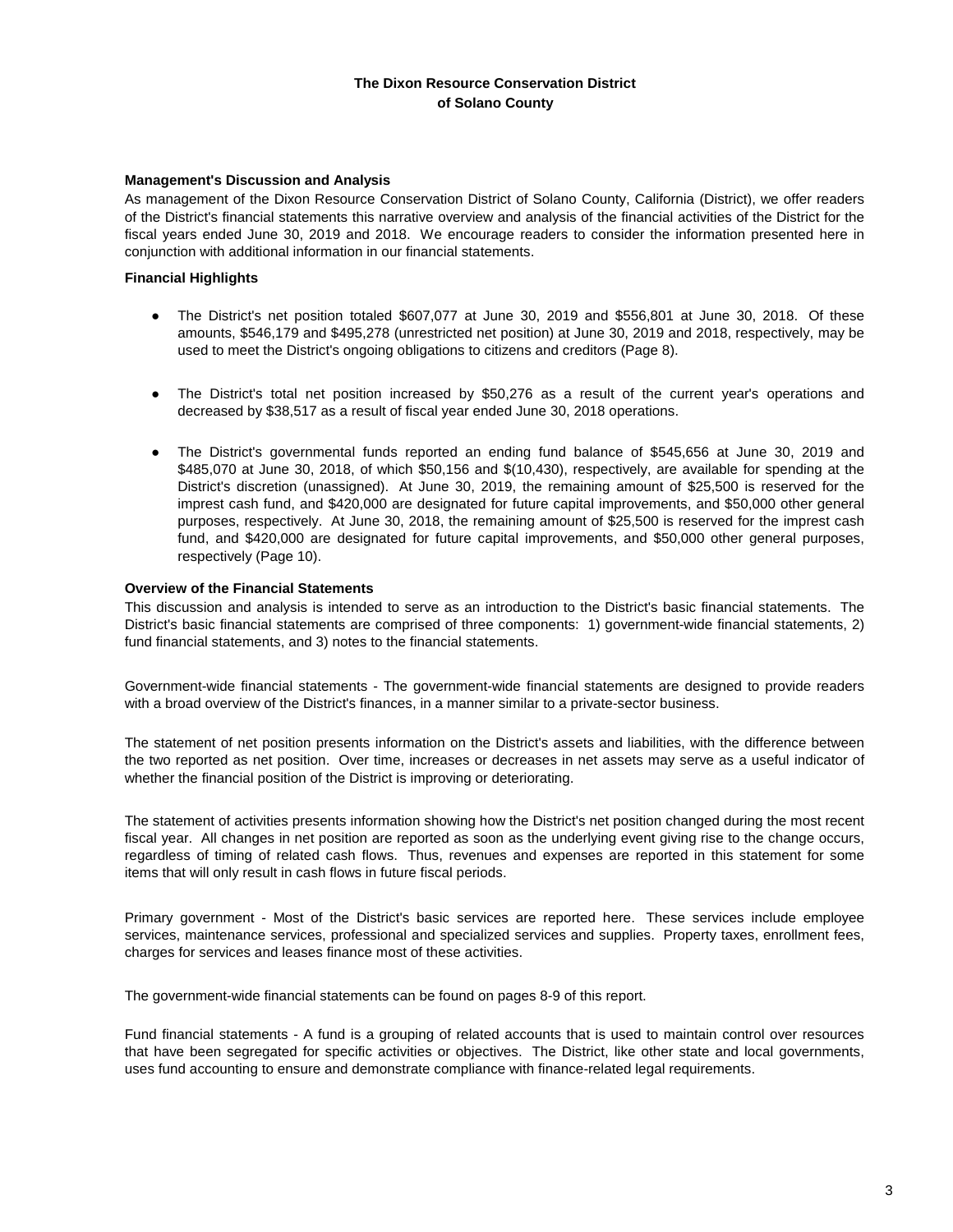Governmental funds - Governmental funds are used to account for essentially the same functions reported as governmental activities in the government-wide financial statements. However, unlike the government-wide financial statements, governmental fund financial statements focus on near-term inflows and outflows of spendable resources, as well as on balances of spendable resources available at the end of the fiscal year. Such information may be useful in evaluating a District's near-term financing requirements.

Because the focus of governmental funds is narrower than that of the government-wide financial statements, it is useful to compare the information presented for governmental funds with similar information presented for governmental activities in the government-wide financial statements. By doing so, readers may better understand the long-term impact of the District's near-term financing decisions. Both the governmental funds balance sheet and the governmental funds statement of revenues, expenditures and changes in fund balance provide a reconciliation to facilitate this comparison between governmental funds and governmental activities.

The basic governmental fund financial statements can be found on pages 10-13 of this report.

Notes to the financial statements - The notes provide additional information that is essential to a full understanding of the data provided in the government-wide and fund financial statements.

The notes to the financial statements can be found on pages 14-21 of this report.

Other information - In addition to the basic financial statements and accompanying notes, this report also presents certain required supplementary information concerning the District's budgetary comparison schedule for the General Fund.

Required supplementary information can be found on pages 22-23 of this report.

#### **Government-Wide Financial Analysis**

As noted earlier, net position may serve over time as a useful indicator of a District's financial position. In the case of the District, assets exceeded liabilities by \$607,077 and \$556,801 at June 30, 2019 and 2018, respectively.

## **Summary of Statement of Net Position Dixon Resource Conservation District of Solano County**

|                                                 | 2019          |    | 2018    |    | 2017    |
|-------------------------------------------------|---------------|----|---------|----|---------|
| Assets:                                         |               |    |         |    |         |
| Current and other assets                        | \$<br>640,815 | \$ | 543,959 | \$ | 566,263 |
| Capital assets, net of accumulated depreciation | 60,898        |    | 61,523  |    | 59,371  |
| <b>Total Assets</b>                             | 701,713       | \$ | 605,482 | \$ | 625,634 |
| <b>Liabilities:</b>                             |               |    |         |    |         |
| <b>Current liabilities</b>                      | \$<br>84,874  | \$ | 42,324  | \$ | 21,757  |
| Noncurrent liabilities                          | 9,762         |    | 6,357   |    | 8,559   |
| <b>Total Liabilities</b>                        | 94,636        |    | 48,681  |    | 30,316  |
| <b>Net Position:</b>                            |               |    |         |    |         |
| Net Investment in Capital Assets                | 60,898        |    | 61,523  |    | 59,371  |
| Unrestricted                                    | 546,179       |    | 495,278 |    | 535,947 |
| <b>Total Net Position</b>                       | 607,077       |    | 556,801 |    | 595,318 |
| <b>Total Liabilities and Net Position</b>       | 701,713       | S  | 605,482 | S  | 625,634 |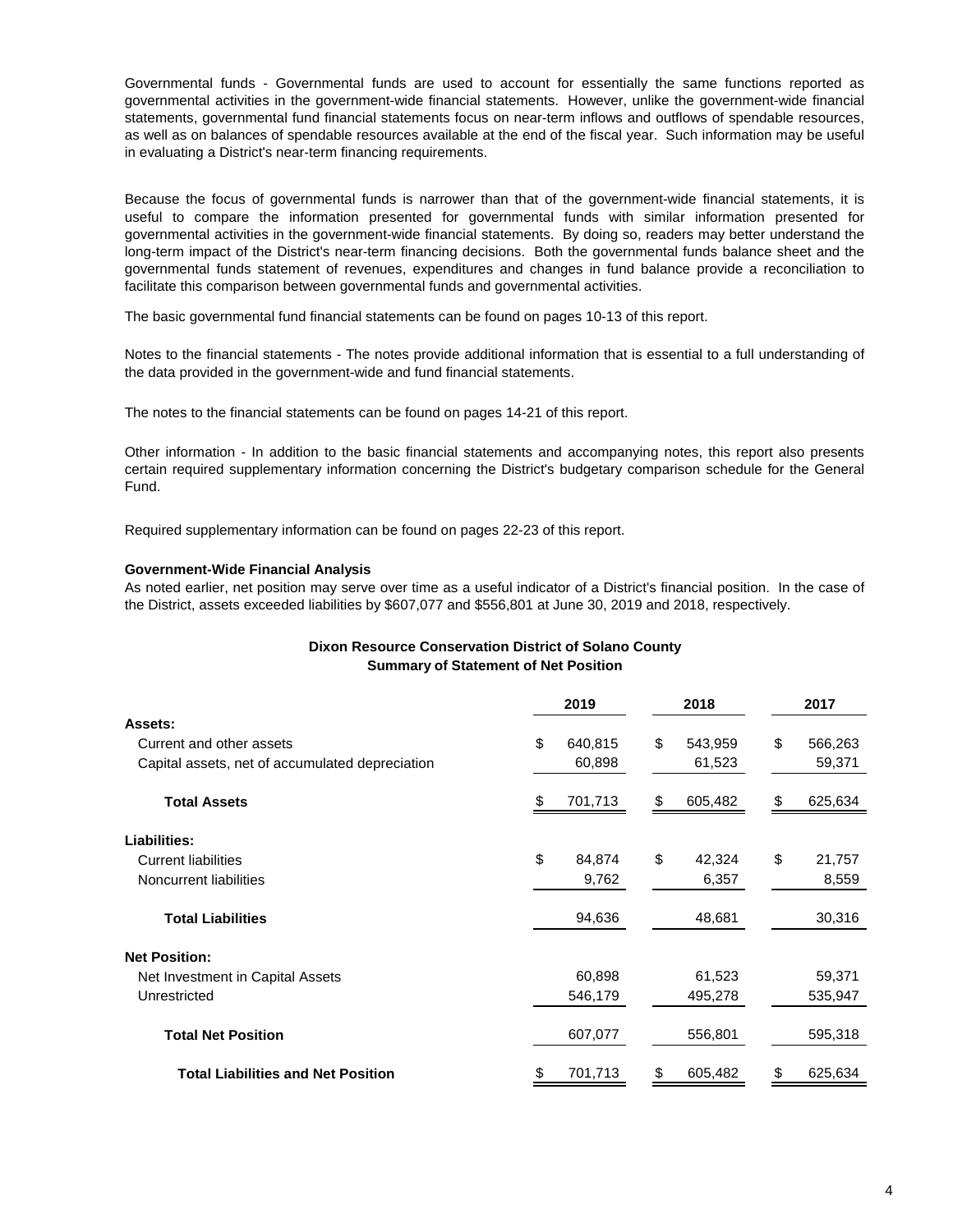The District's net investment in capital assets totaled \$60,898 and \$61,523 or approximately 10.0% and 11.0% of the District's net position for the fiscal years ended June 30, 2019 and 2018*,* respectively. The net investment in capital assets is composed of infrastructure, and equipment, less any related outstanding debt used to acquire those assets. The District uses these capital assets to provide services to citizens; consequently, these assets are not available for future spending. Although the District's net investment in its capital assets is reported net of related debt, it should be noted that the resources needed to repay this debt, if any, must be provided from other sources, since the capital assets themselves cannot be used to liquidate these liabilities.

The key elements for the significant changes in current assets and liabilities are as follows:

Current assets: Current assets increased by \$96,856 from fiscal year 2018 to 2019 and decreased by \$22,304 from fiscal year 2017 to 2018. The primary reason for the decrease from fiscal year 2017 to 2018 and the increase from 2018 to 2019 is attributable to the cyclical nature in expenditures associated with ditch maintenance and biennial audit. The increase in current assets from 2018 to 2019 is also attributed to additional revenues from grants, property taxes and fees.

Current liabilities: Current liabilities increased by \$42,550 and \$20,567 from fiscal year 2018 to 2019 and from fiscal year 2017 to 2018, respectively. The primary reason for the increase in both years is a large change in the liability associated with the number of year-end transactions including accounts receivable and outstanding warrants.

#### **Government Activities**

The District's net position increased by \$50,276 during fiscal year 2019, which represents an increase of 9.0% from fiscal year 2018 to fiscal year 2019. The change in net position for fiscal year 2018 was a decrease of \$38,517, which represents a 6.5% decrease from fiscal year 2017.

The key elements in the significant changes in net assets are as follows:

#### **Program/General Revenues:**

Revenues increased by \$45,612 between fiscal years 2018 and 2019. Revenues increased by \$32,205 from fiscal year 2017 to fiscal year 2018. The increase was attributable to a change in services.

#### **Program Expenditures:**

Expenditures decreased by \$43,181 from fiscal year 2018 to fiscal year 2019. Expenditures increased by \$115,475 between fiscal year 2017 and 2018. Variability was attributed to the cyclical nature in expenditures associated with ditch maintenance and biennial audit.

#### **Dixon Resource Conservation District of Solano County Changes in Net Position for the Fiscal Years Ended June 30,**

| <b>Expenses:</b>                      | 2019            | 2018             | 2017            |
|---------------------------------------|-----------------|------------------|-----------------|
| Communication                         | \$<br>1,444     | \$<br>1,414      | \$<br>1,487     |
| Depreciation                          | 6,964           | 6,847            | 6,434           |
| Employee services                     | 249,757         | 232,782          | 220,375         |
| Facility rent                         | 16,485          | 18,049           | 16,762          |
| Fees and permits                      | 2,268           | 2,062            | 2,071           |
| Insurance                             | 3,558           | 3,336            | 2,728           |
| Maintenance                           | 1,767           | 548              | 1,053           |
| Memberships                           | 5,643           | 7,417            | 7,217           |
| Non-capitalized equipment             | 1,292           | 847              | 455             |
| Office expenses and supplies          | 10,281          | 10,025           | 5,409           |
| Professional and specialized services | 31,455          | 43,531           | 29,577          |
| Property tax refunds                  | 444             | 246              | 233             |
| Special district expense              | 959             | 2,912            | 1,319           |
| <b>Supplies</b>                       | 92,518          | 138,738          | 57,764          |
| Transportation and travel             | 3,590           | 2,852            | 3,247           |
| <b>Total Program Expenses</b>         | 428,425         | 471,606          | 356,131         |
| <b>Program Revenues:</b>              |                 |                  |                 |
| Charges for services                  | 297,462         | 289,815          | 285,855         |
| <b>Total Program Revenues</b>         | 297,462         | 289,815          | 285,855         |
| <b>Net Program Expenses</b>           | (130, 963)<br>S | \$<br>(181, 791) | \$<br>(70, 276) |
| (carried forward)                     |                 |                  |                 |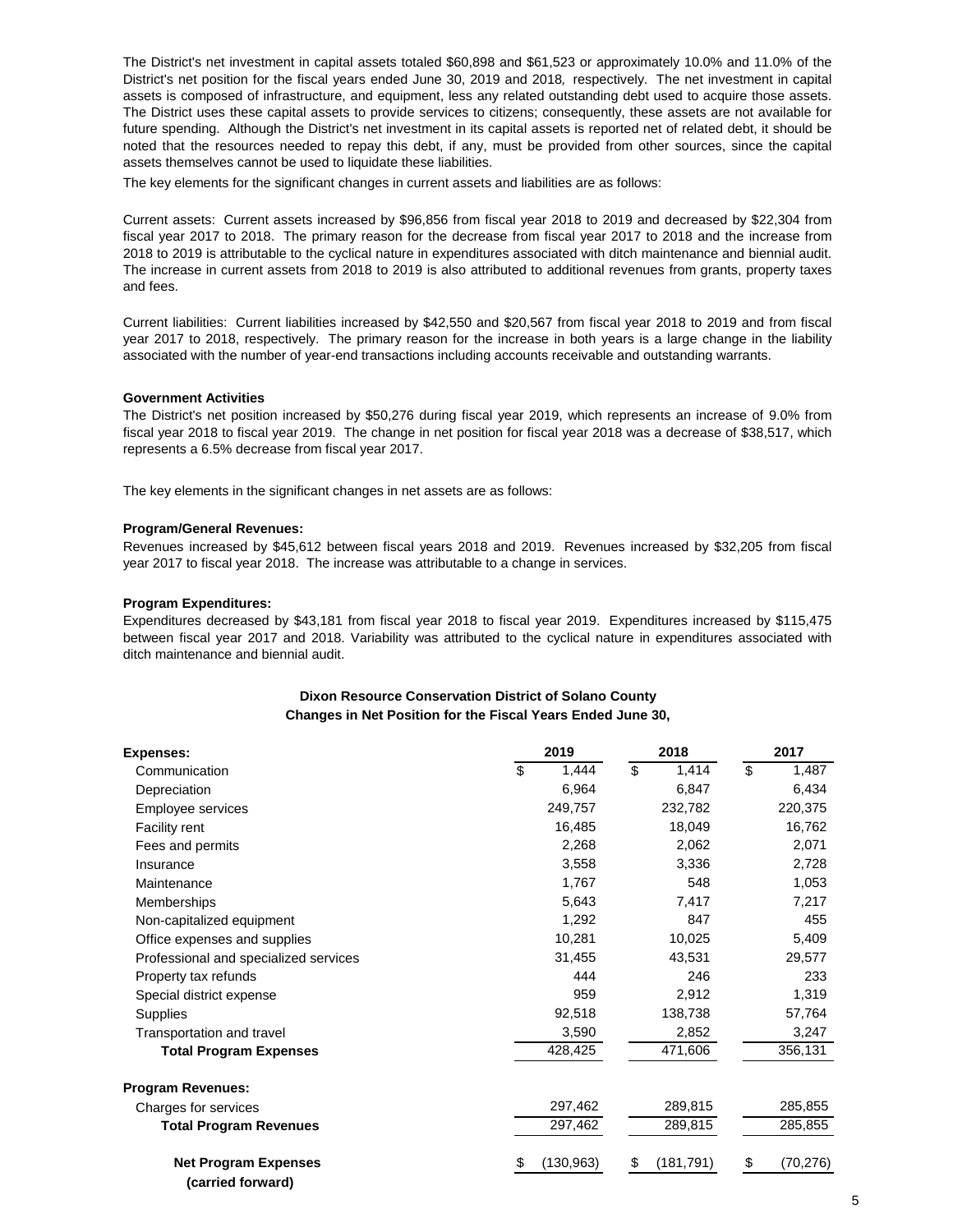#### **Dixon Resource Conservation District of Solano County Changes in Net Position for the Fiscal Years Ended June 30,**

|                                             | 2019            | 2018             | 2017           |
|---------------------------------------------|-----------------|------------------|----------------|
| <b>Net Program Expenses</b>                 | (130, 963)<br>S | \$<br>(181, 791) | (70, 276)<br>S |
| (brought forward)                           |                 |                  |                |
| <b>General Revenues:</b>                    |                 |                  |                |
| Property taxes                              | 121,959         | 112,112          | 107,225        |
| Grant revenue                               | 48,564          | 18,620           |                |
| Revenues from the use of money and property | 9,679           | 5,896            | 3,989          |
| Miscellaneous revenues                      | 1,037           | 6,646            | 3,815          |
| <b>Total General Revenues</b>               | 181,239         | 143,274          | 115,029        |
| <b>Change in Net Position</b>               | 50,276          | (38, 517)        | 44,753         |
| Net Position, Beginning of Year             | 556,801         | 595,318          | 550,565        |
| <b>Net Position, End of Year</b>            | 607.077<br>S    | 556.801<br>S     | 595,318<br>S   |

#### **Financial Analysis of the District's Governmental Funds**

As noted earlier, the District uses fund accounting to ensure and demonstrate compliance with finance-related legal requirements.

Governmental funds - The General Fund is a governmental fund type that is used to account for general government functions of the District. The focus of the District's governmental fund is to provide information on near-term inflows, outflows, and balances of spendable resources. Such information is useful in assessing the District's financing requirements. In particular, unreserved fund balance may serve as a useful measure of a government's net resources available for spending at the end of the fiscal year.

At June 30, 2019 and 2018, the District's governmental funds reported an ending fund balance of \$545,656 and \$485,070, respectively, resulting in an increase of \$60,586 and an decrease of \$59,436 for fiscal years ended June 30, 2019 and 2018, respectively. Of the ending fund balances at June 30, 2019 and 2018, \$50,156 and \$(10,430), respectively, constitutes unassigned fund balance, which are available for spending at the District's discretion.

Governmental revenues totaled \$484,981 in fiscal year 2019, and \$416,524 in fiscal year 2018. This represents an increase of 16.4% from fiscal year 2018 to 2019 and an increase of 3.9% from fiscal year 2017 to 2018. The primary factors resulting in the increase in the amount of \$68,457 from fiscal year 2018 to 2019 are due to increases in grant revenues for services provided and ditch maintenance fees.

The primary factors resulting in the increase in the amount of \$15,640 from fiscal years 2017 to 2018 are due to increase in grant revenues for services provided and ditch maintenance fees.

Conversely, governmental expenditures totaled \$424,395 in fiscal year 2019, and \$475,960 in fiscal year 2018. This represents a decrease of 10.8% from fiscal year 2018 to 2019 and an increase of 29.5% from fiscal year 2017 to 2018. The primary factor resulting in the decrease in governmental expenditures between fiscal years 2018 and 2019 is due to decreases in professional and specialized services in the amount of \$12,076 and supplies in the amount of **CAR 200.** 

The primary factors resulting in the increase from fiscal years 2017 to 2018 are due to increases in, professional and specialized services in the amount of \$13,954 and increases in supplies in the amount of \$80,974.

#### **General Fund Budgetary Highlights**

The General Fund budgets (Original and Final versions) are reflected in the Schedule of Revenues, Expenditures and Changes in Fund Balance - Budget and Actual, as presented on pages 22-23 in the Required Supplementary Information (RSI) section of this report.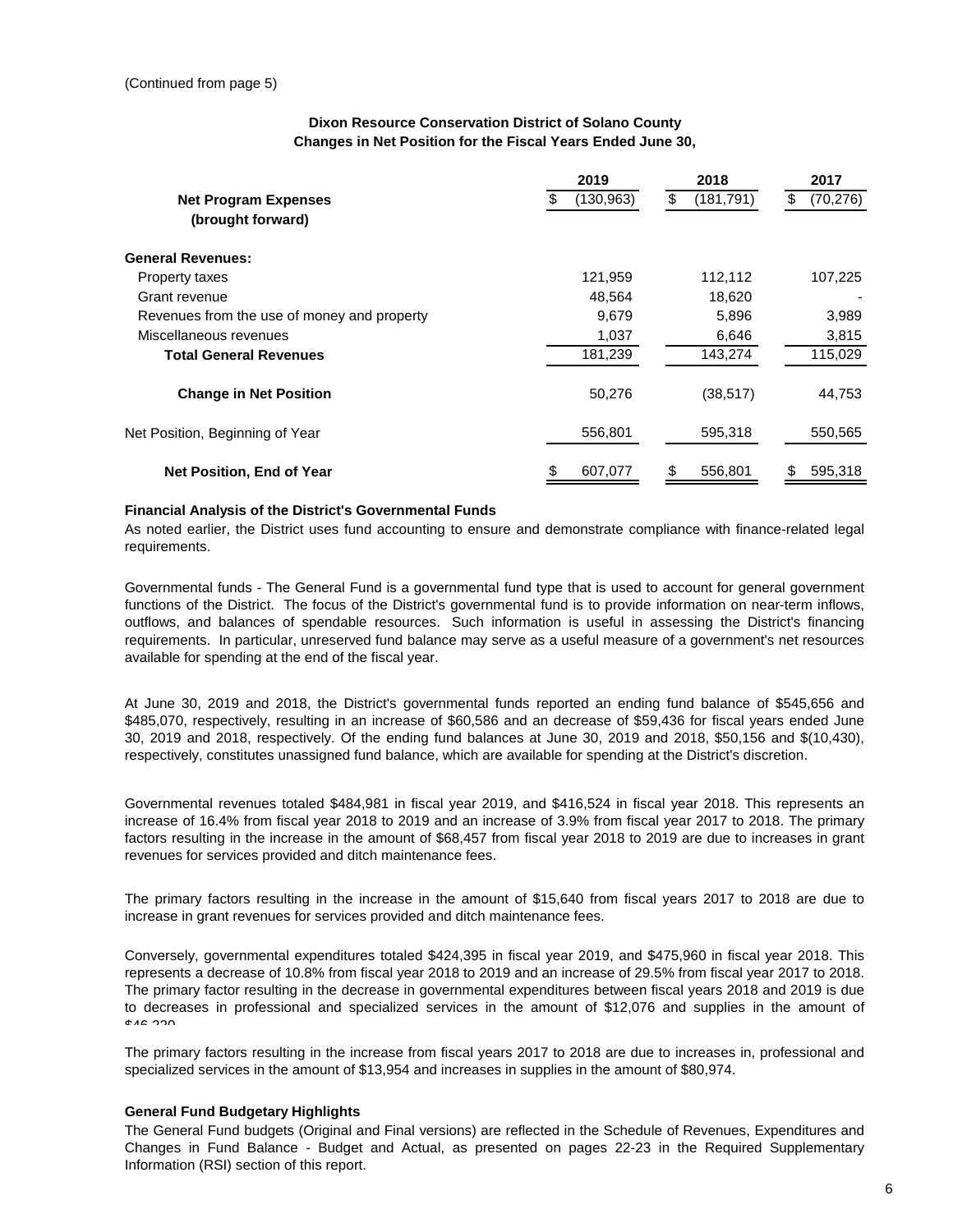There were a few changes between the original budget and the final amended budget of the General Fund in fiscal year 2019. For fiscal year 2019, revenues recognized were more than budget by \$23,401 and expenditures incurred were less than budget by \$37,172.

There were few changes between the original budget and the final amended budget of the General Fund in fiscal year 2018. For fiscal year 2018, revenues recognized were less than budgeted revenues by \$21,076 and expenditures incurred were less than budget by \$18,316.

#### **Capital Asset and Debt Administration**

Capital assets - The District's net investment in capital assets as of June 30, 2019 and 2018, amount to \$60,898 and \$61,523, respectively, (net of accumulated depreciation and related debt). This net investment in capital assets includes equipment, and infrastructure. The total decrease in the District's investment in capital assets from fiscal year 2018 to 2019 was 1.0% and the total increase in the District's investment in capital assets from fiscal year 2017 to 2018 was 3.6%.

The District's capital expenditures during the fiscal year 2019 and 2018 were for infrastructure improvements of \$6,339 and \$8,999.

#### **(net of accumulated depreciation) Capital Assets Dixon Resource Conservation District of Solano County**

|                             | 2019   | 2018   |  | 2017   |  |
|-----------------------------|--------|--------|--|--------|--|
| Infrastructure              | 59.791 | 59.466 |  | 56,364 |  |
| Equipment                   | 1.107  | 2.057  |  | 3.007  |  |
|                             |        |        |  |        |  |
| <b>Total Capital Assets</b> | 60,898 | 61,523 |  | 59,371 |  |

Additional information on the District's capital assets can be found in Note 5 on page 19 of this report.

Long-term debt - At June 30, 2019 and 2018 the District had \$9,762 and \$6,357, respectively, of long-term debt owed for compensated absences. This amount is entirely backed by the full faith and credit of the District. For more information see Note 5 on page 19 of this report.

#### **Economic Factors and Next Year's Operating Activities**

The District's management anticipates a moderate increase in various general revenue sources in the upcoming fiscal year, more specifically, property taxes and interest income. The program revenues associated with the charges for ditch fees will increase moderately. However, the program revenues associated with the services provided to other programs will remain relatively constant with services to the JPA management and the Water Quality Coalition. The District anticipated moderate variation in expenditures for capital improvements, ditch maintenance and office lease expenses. The District plans to continue to monitor other operating costs to ensure they remain inline with budgeted amounts.

#### **Requests for Information**

This financial report is designed to provide a general overview of the District's finances for all those with an interest in the government's finances. Questions concerning any of the information provided in this report or requests for additional financial information should be addressed to the District's Board of Directors, 1170 North Lincoln St., Suite 110, Dixon, CA 95620.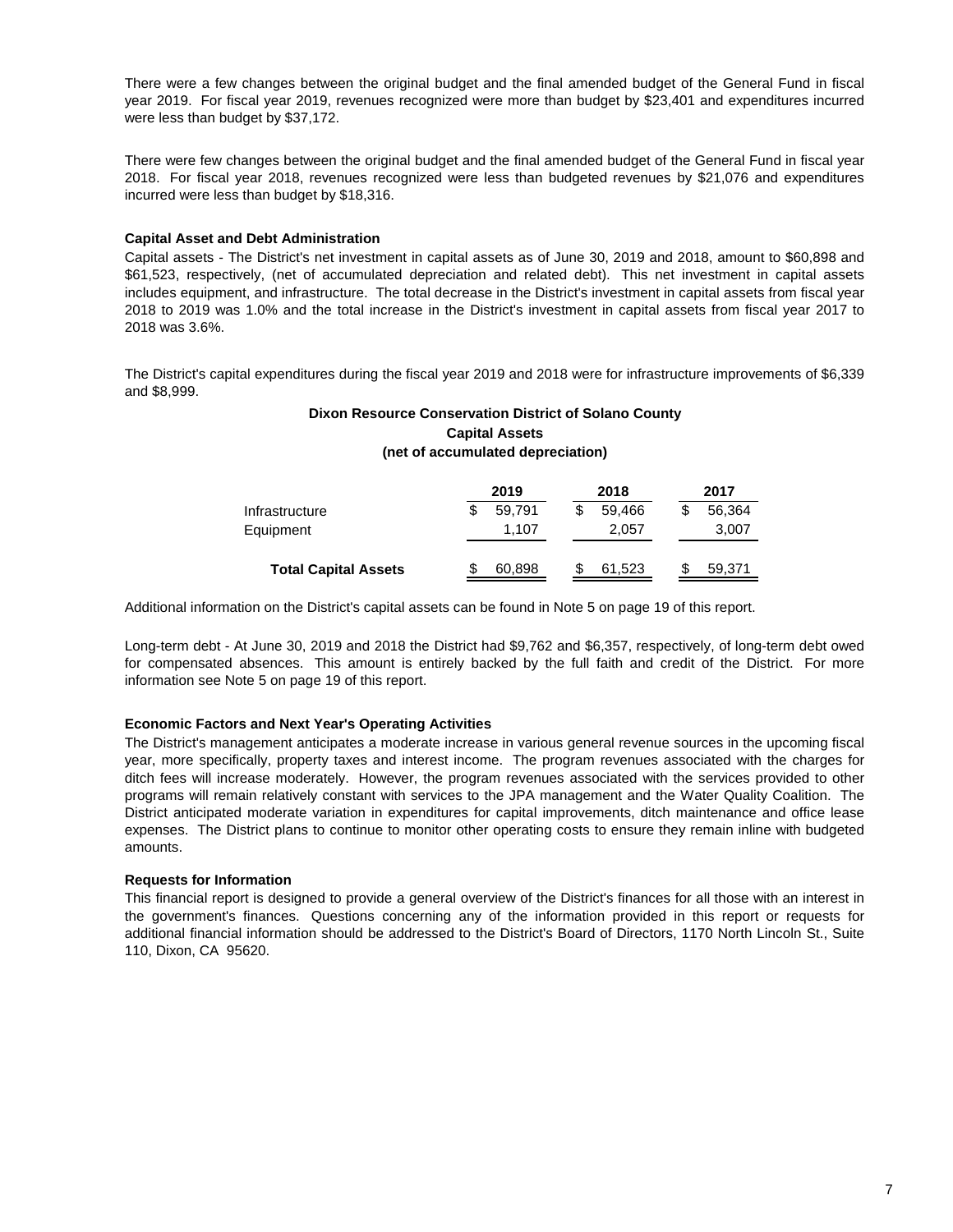## **STATEMENTS OF NET POSITION**

| <b>June 30.</b>                                 | 2019                                              | 2018                                                     |
|-------------------------------------------------|---------------------------------------------------|----------------------------------------------------------|
| <b>ASSETS</b>                                   |                                                   |                                                          |
|                                                 | <b>Total</b><br>Governmental<br><b>Activities</b> | <b>Total</b><br><b>Governmental</b><br><b>Activities</b> |
| <b>ASSETS:</b>                                  |                                                   |                                                          |
| <b>Current Assets:</b>                          |                                                   |                                                          |
| Cash and cash equivalents                       | \$<br>577,377                                     | \$481,764                                                |
| Accounts receivable                             | 143                                               | 5,645                                                    |
| Due from other agencies                         | 26,115                                            | 18,744                                                   |
| Due from related parties                        | 37,180                                            | 37,806                                                   |
| <b>Total Current Assets</b>                     | 640,815                                           | 543,959                                                  |
| <b>Non-Current Assets:</b>                      |                                                   |                                                          |
| Capital assets, net                             |                                                   |                                                          |
| Infrastructure                                  | 59,790                                            | 59,464                                                   |
| Equipment                                       | 1,108                                             | 2,059                                                    |
| <b>Total Non-Current Assets</b>                 | 60,898                                            | 61,523                                                   |
| <b>Total Assets</b>                             | 701,713<br>S.                                     | 605,482<br>\$                                            |
| <b>LIABILITIES AND NET POSITION</b>             |                                                   |                                                          |
| <b>LIABILITIES:</b>                             |                                                   |                                                          |
| <b>Current Liabilities:</b>                     |                                                   |                                                          |
| Accounts payable                                | \$<br>46,310                                      | 31,224<br>\$                                             |
| Outstanding warrants                            | 38,564                                            | 11,100                                                   |
|                                                 |                                                   |                                                          |
| <b>Total Current Liabilities</b>                | 84,874                                            | 42,324                                                   |
| <b>Non-Current Liabilities:</b>                 |                                                   |                                                          |
| Non-current portion of long<br>term obligations | 9,762                                             | 6,357                                                    |
|                                                 |                                                   |                                                          |
| <b>Total Non-Current Liabilities</b>            | 9,762                                             | 6,357                                                    |
| <b>Total Liabilities</b>                        | 94,636                                            | 48,681                                                   |
| <b>NET POSITION:</b>                            |                                                   |                                                          |
| Net investment in capital assets                | 60,898                                            | 61,523                                                   |
| Unrestricted                                    | 546,179                                           | 495,278                                                  |
| <b>Total Net Position</b>                       | 607,077                                           | 556,801                                                  |
| <b>Total Liabilities and Net Position</b>       | 701,713                                           | \$605,482                                                |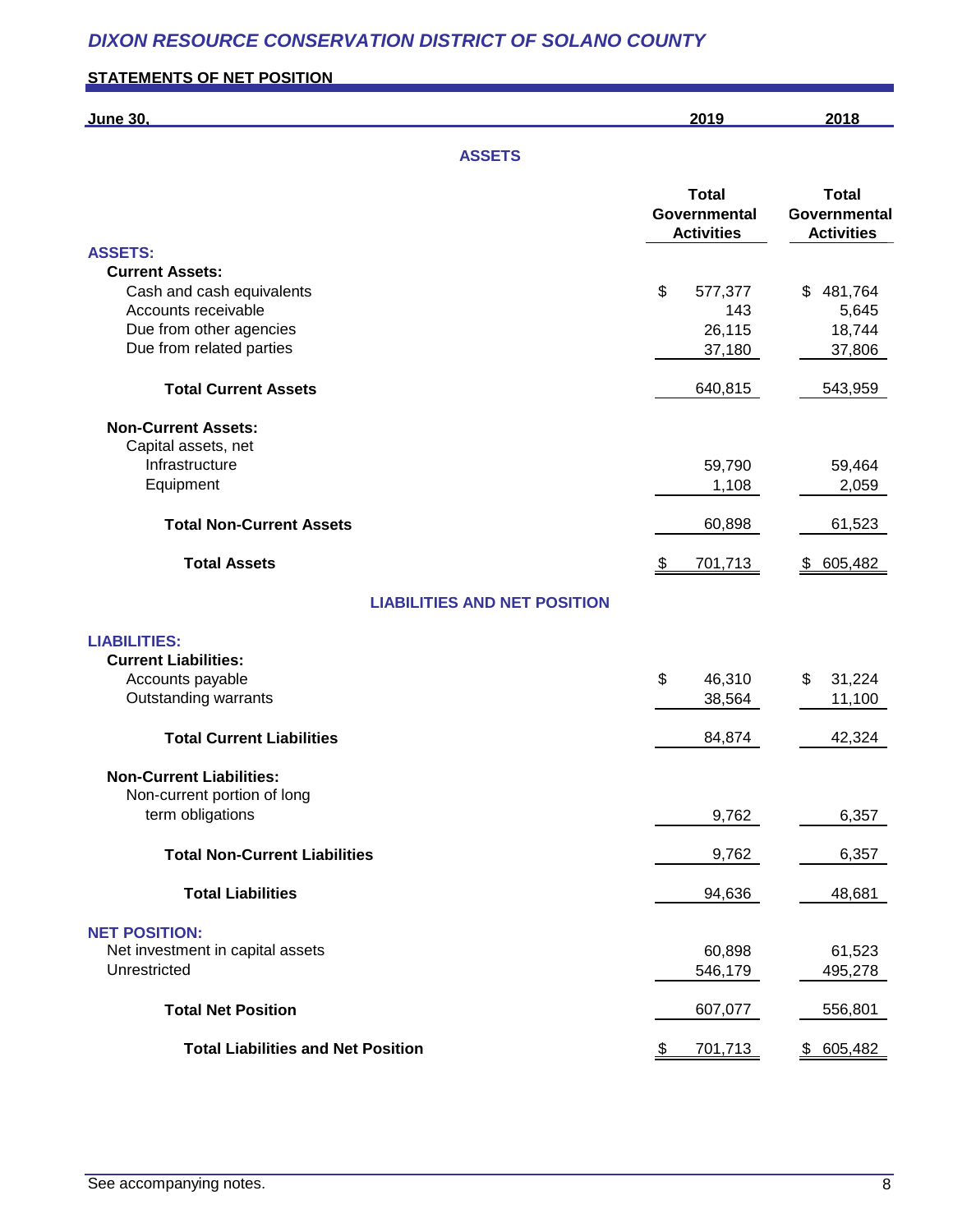## **STATEMENTS OF ACTIVITIES**

| <b>Years Ended June 30,</b>           | 2019                                              | 2018                                              |
|---------------------------------------|---------------------------------------------------|---------------------------------------------------|
|                                       | <b>Total</b><br>Governmental<br><b>Activities</b> | <b>Total</b><br>Governmental<br><b>Activities</b> |
| <b>PROGRAM EXPENSES:</b>              |                                                   |                                                   |
| Communication                         | \$<br>1,444                                       | \$<br>1,414                                       |
| Depreciation                          | 6,964                                             | 6,847                                             |
| Employee services                     | 249,757                                           | 232,782                                           |
| <b>Facility rent</b>                  | 16,485                                            | 18,049                                            |
| Fees and permits                      | 2,268                                             | 2,062                                             |
| Insurance                             | 3,558                                             | 3,336                                             |
| Maintenance                           | 1,767                                             | 548                                               |
| <b>Memberships</b>                    | 5,643                                             | 7,417                                             |
| Non-capitalized equipment             | 1,292                                             | 847                                               |
| Office expenses and supplies          | 10,281                                            | 10,025                                            |
| Professional and specialized services | 31,455                                            | 43,531                                            |
| Property tax refunds                  | 444                                               | 246                                               |
| Special district expense              | 959                                               | 2,912                                             |
| Supplies                              | 92,518                                            | 138,738                                           |
| Transportation and travel             | 3,590                                             | 2,852                                             |
| <b>Total Program Expenses</b>         | 428,425                                           | 471,606                                           |
| <b>PROGRAM REVENUES:</b>              |                                                   |                                                   |
| Charges for services                  | 297,462                                           | 289,815                                           |
| <b>Total Program Revenues</b>         | 297,462                                           | 289,815                                           |
| <b>Net Program Expense</b>            | (130, 963)                                        | (181, 791)                                        |
| <b>GENERAL REVENUES:</b>              |                                                   |                                                   |
| Property taxes                        | 121,959                                           | 112,112                                           |
| Grant revenue                         | 48,564                                            | 18,620                                            |
| Revenues from the use of money        |                                                   |                                                   |
| and property                          | 9,679                                             | 5,896                                             |
| Miscellaneous                         | 1,037                                             | 6,646                                             |
| <b>Total General Revenues</b>         | 181,239                                           | 143,274                                           |
| <b>Change in Net Position</b>         | 50,276                                            | (38, 517)                                         |
| Net Position, Beginning of Year       | 556,801                                           | 595,318                                           |
| Net Position, End of Year             | 607,077                                           | 556,801                                           |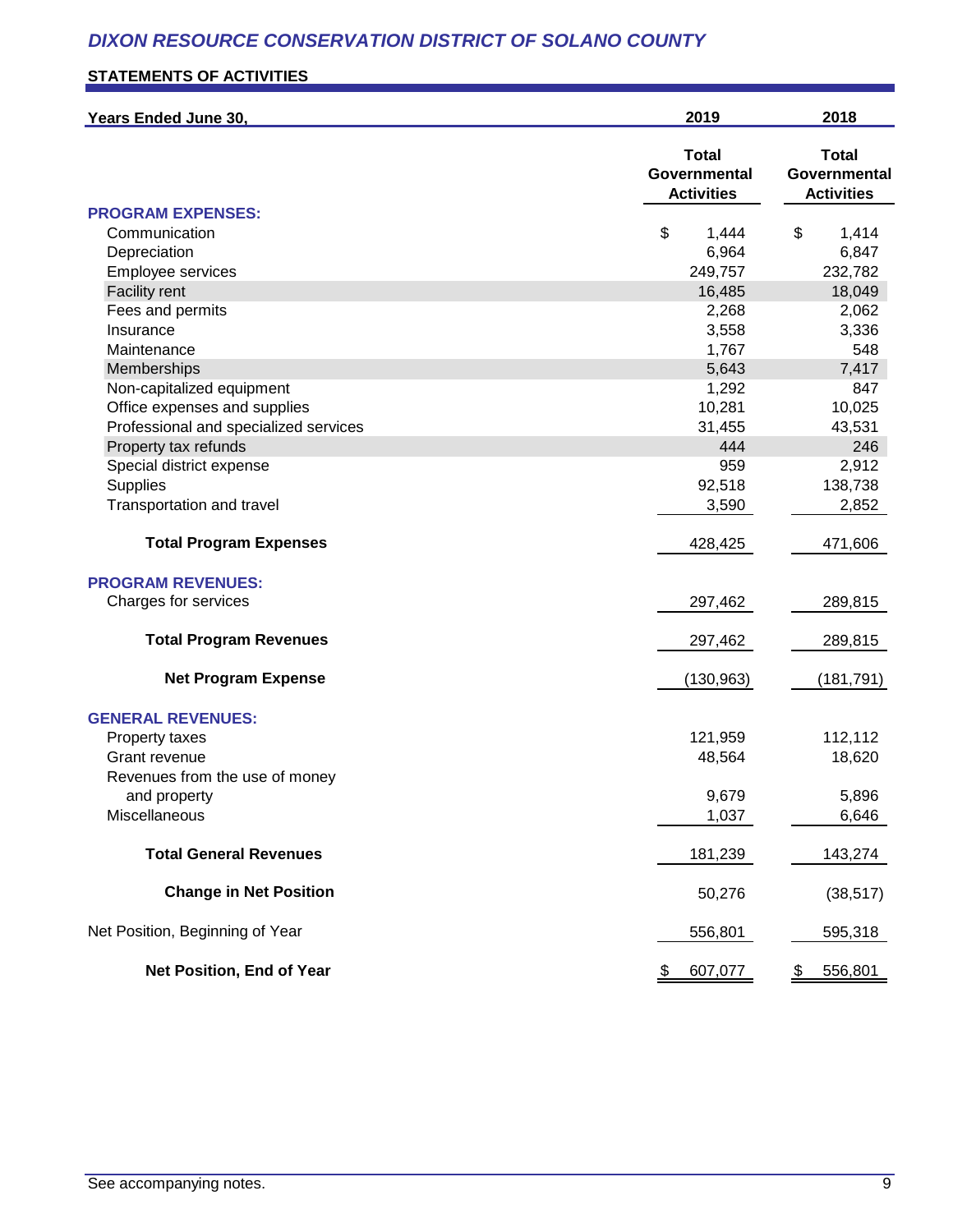## **BALANCE SHEETS - GOVERNMENTAL FUNDS**

| <b>June 30,</b>                           | 2019                     | 2018                     |
|-------------------------------------------|--------------------------|--------------------------|
| <b>ASSETS</b>                             |                          |                          |
|                                           | General                  | General                  |
| <b>ASSETS:</b>                            |                          |                          |
| Cash and cash equivalents                 | \$<br>577,377            | 481,764<br>\$            |
| Accounts receivable                       | 143                      | 5,645                    |
| Due from other agencies                   | 15,830                   | 2,179                    |
| Due from related parties                  | 37,180                   | 37,806                   |
| <b>Total Assets</b>                       | 630,530<br>$\frac{1}{2}$ | \$527,394                |
| <b>LIABILITIES AND FUND BALANCE</b>       |                          |                          |
| <b>LIABILITIES:</b>                       |                          |                          |
| Accounts payable                          | \$<br>46,310             | \$<br>31,224             |
| Outstanding warrants                      | 38,564                   | 11,100                   |
| <b>Total Liabilities</b>                  | 84,874                   | 42,324                   |
| <b>FUND BALANCE:</b>                      |                          |                          |
| Committed:                                |                          |                          |
| Future capital improvements               | 420,000                  | 420,000                  |
| General                                   | 50,000                   | 50,000                   |
| Imprest cash                              | 25,500                   | 25,500                   |
| Unassigned                                | 50,156                   | (10, 430)                |
| <b>Total Fund Balance</b>                 | 545,656                  | 485,070                  |
| <b>Total Liabilities and Fund Balance</b> | 630,530<br><u>\$</u>     | 527,394<br>$\frac{1}{2}$ |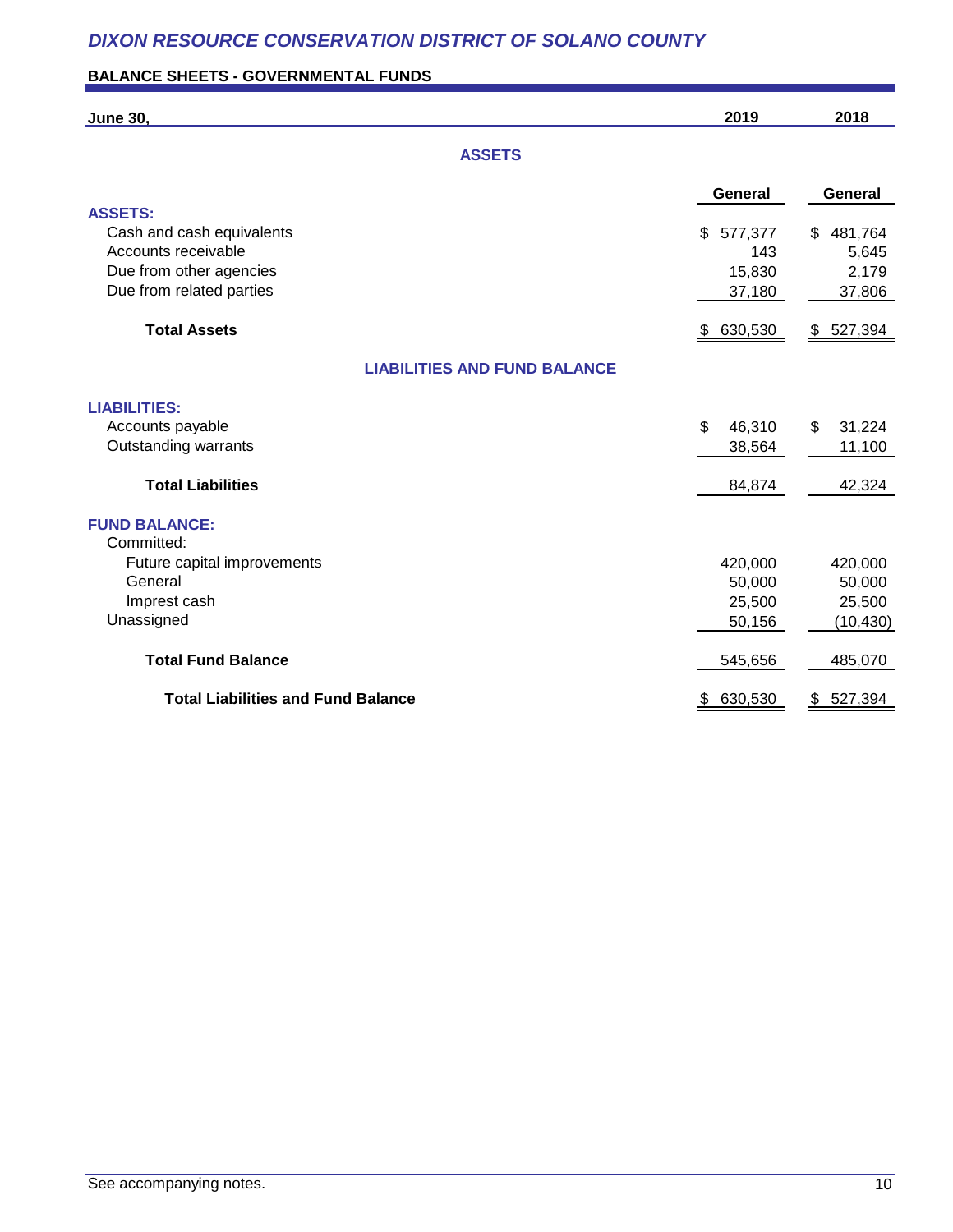#### **RECONCILIATION OF THE BALANCE SHEETS OF THE GOVERNMENTAL FUNDS TO THE STATEMENTS OF NET POSITION**

| Years Ended June 30,                                                                                                                   | 2019          |    | 2018     |  |
|----------------------------------------------------------------------------------------------------------------------------------------|---------------|----|----------|--|
|                                                                                                                                        |               |    |          |  |
| Governmental fund balance                                                                                                              | \$<br>545,656 | \$ | 485,070  |  |
| Amounts reported for governmental activities in the statement of net<br>assets are different because:                                  |               |    |          |  |
| Receivables not received within 60 days of fiscal year end are not<br>financial resources and, therefore, not reported in the funds.   |               |    |          |  |
| Due from other agencies                                                                                                                | 10,285        |    | 16,565   |  |
| Capital assets used in government activities are not financial<br>resources and, therefore, are not reported in the funds.             |               |    |          |  |
| Infrastructure and equipment, net of \$105,596 and \$98,632<br>depreciation year ending 2019 and 2018,<br>accumulated<br>respectively. | 60,898        |    | 61,523   |  |
| Long-term liabilities are not due and payable in the current period<br>and therefore are not reported in the funds.                    |               |    |          |  |
| Compensated absences                                                                                                                   | (9,762)       |    | (6, 357) |  |
| <b>Net Position of Governmental Activities</b>                                                                                         | \$<br>607,077 | S. | 556,801  |  |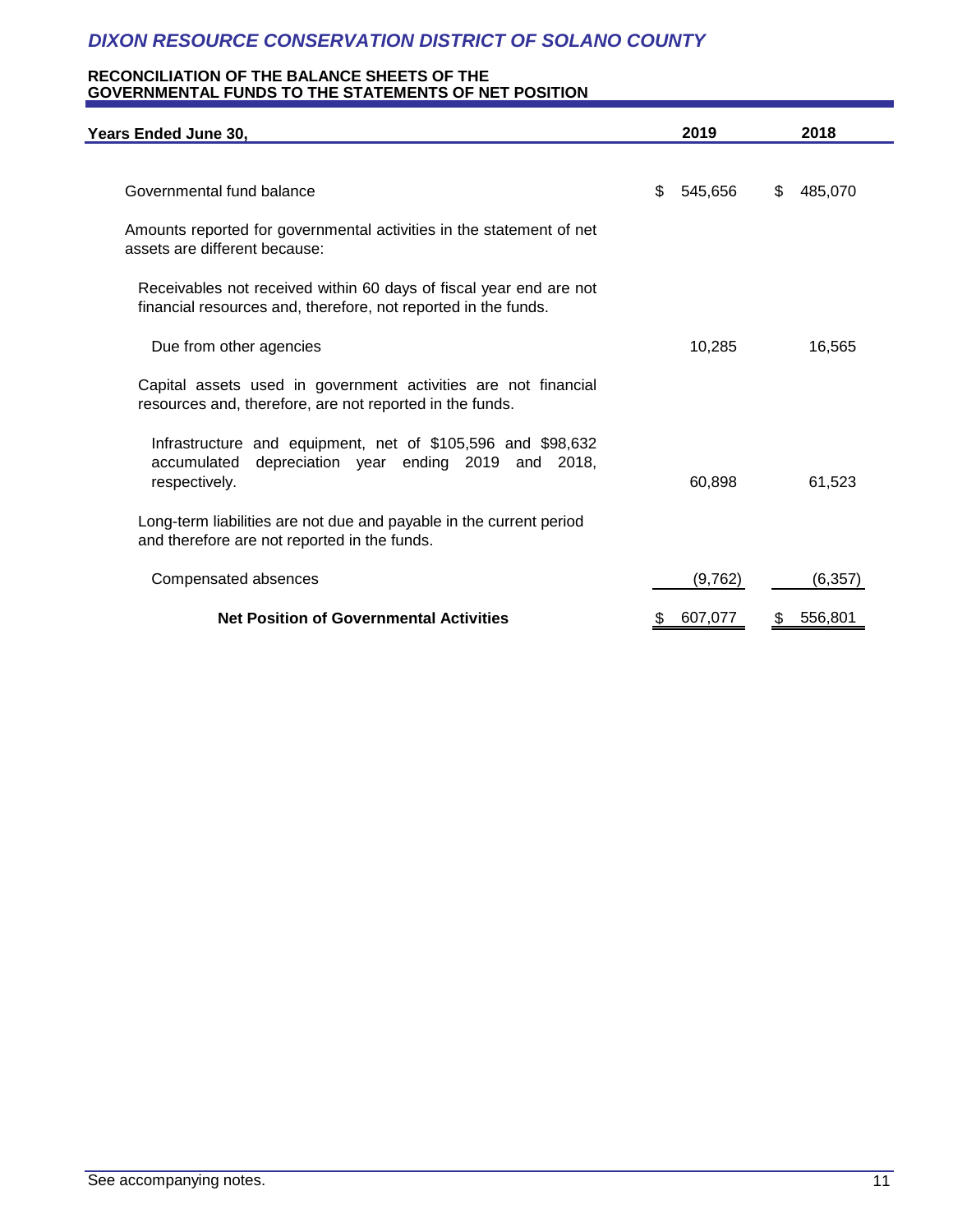#### **STATEMENTS OF REVENUES, EXPENDITURES AND CHANGES IN FUND BALANCE - GOVERNMENTAL FUNDS**

| <b>Years Ended June 30,</b>                 | 2019                 | 2018          |
|---------------------------------------------|----------------------|---------------|
|                                             | General              | General       |
| <b>REVENUES:</b>                            |                      |               |
| Charges for services                        | 289,695<br>\$        | \$<br>287,297 |
| Miscellaneous revenues                      | 6,191                | 1,492         |
| Property taxes                              | 121,959              | 112,112       |
| Grant revenue                               | 57,457               | 9,727         |
| Revenues from the use of money and property | 9,679                | 5,896         |
| <b>Total Revenues</b>                       | 484,981              | 416,524       |
| <b>EXPENDITURES:</b>                        |                      |               |
| Capital outlay                              | 6,339                | 8,999         |
| Communication                               | 1,444                | 1,414         |
| Employee services                           | 246,352              | 234,984       |
| <b>Facility rents</b>                       | 16,485               | 18,049        |
| Fees and permits                            | 2,268                | 2,062         |
| Insurance                                   | 3,558                | 3,336         |
| Maintenance                                 | 1,767                | 548           |
| <b>Memberships</b>                          | 5,643                | 7,417         |
| Non-capitalized equipment                   | 1,292                | 847           |
| Office expense and supplies                 | 10,281               | 10,025        |
| Professional and specialized services       | 31,455               | 43,531        |
| Property tax refunds                        | 444                  | 246           |
| Special district expenses                   | 959                  | 2,912         |
| Supplies                                    | 92,518               | 138,738       |
| Transportation and travel                   | 3,590                | 2,852         |
| <b>Total Expenditures</b>                   | 424,395              | 475,960       |
| <b>Change in Fund Balance</b>               | 60,586               | (59, 436)     |
| Fund Balance, Beginning of Year             | 485,070              | 544,506       |
| <b>Fund Balance, End of Year</b>            | 545,656<br><u>\$</u> | 485,070<br>\$ |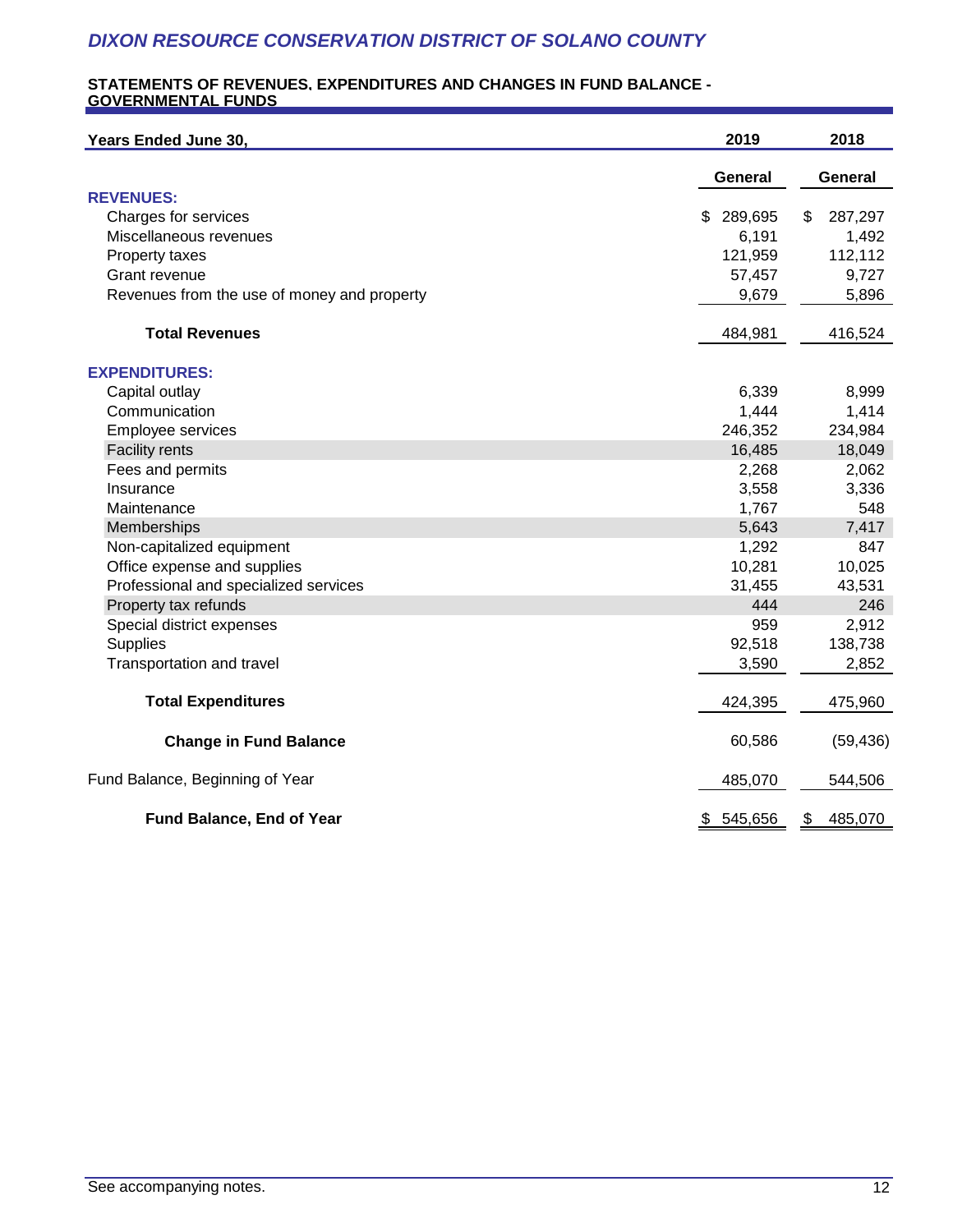#### **RECONCILIATION OF THE STATEMENTS OF REVENUES, EXPENDITURES AND CHANGES IN FUND BALANCE OF GOVERNMENTAL FUNDS TO THE STATEMENTS OF ACTIVITIES**

| <b>Years Ended June 30,</b>                                                                                                                                                                                  | 2019             |   | 2018                    |  |
|--------------------------------------------------------------------------------------------------------------------------------------------------------------------------------------------------------------|------------------|---|-------------------------|--|
| Net change in fund balance                                                                                                                                                                                   | \$<br>60,586     | S | (59, 436)               |  |
| Amounts reported for governmental activities in the statement of<br>activities are different because:                                                                                                        |                  |   |                         |  |
| Governmental funds do not report revenue if it has not been<br>received within 60 days of fiscal year end. However, in the<br>statement of activities, revenue is recorded regardless of collection.         |                  |   |                         |  |
| Charges for services<br>Miscellaneous revenues<br>Grant revenue                                                                                                                                              | 10,285           |   | 2,518<br>5,154<br>8,893 |  |
| Governmental funds report capital outlay as expenditures. However,<br>in the statement of activities, the costs of those assets are allocated<br>over their estimated useful lives as depreciation expense.  |                  |   |                         |  |
| This is the amount by which capital outlay exceeded depreciation<br>expense in the fiscal years 2019 and 2018 and the amount by which<br>depreciation expense exceeded capital outlay in the current period. |                  |   |                         |  |
| Capital outlay<br>Depreciation expense                                                                                                                                                                       | 6,339<br>(6,964) |   | 8,999<br>(6, 847)       |  |
| Some expenses reported in the statement of activities do not require<br>the use of current financial resources and, therefore, are not<br>reported as expenditures in the governmental fund.                 |                  |   |                         |  |
| Compensated absences                                                                                                                                                                                         | (3, 405)         |   | 2,202                   |  |
| <b>Change in Net Position of Governmental Activities</b>                                                                                                                                                     | 66,841           |   | (38, 517)               |  |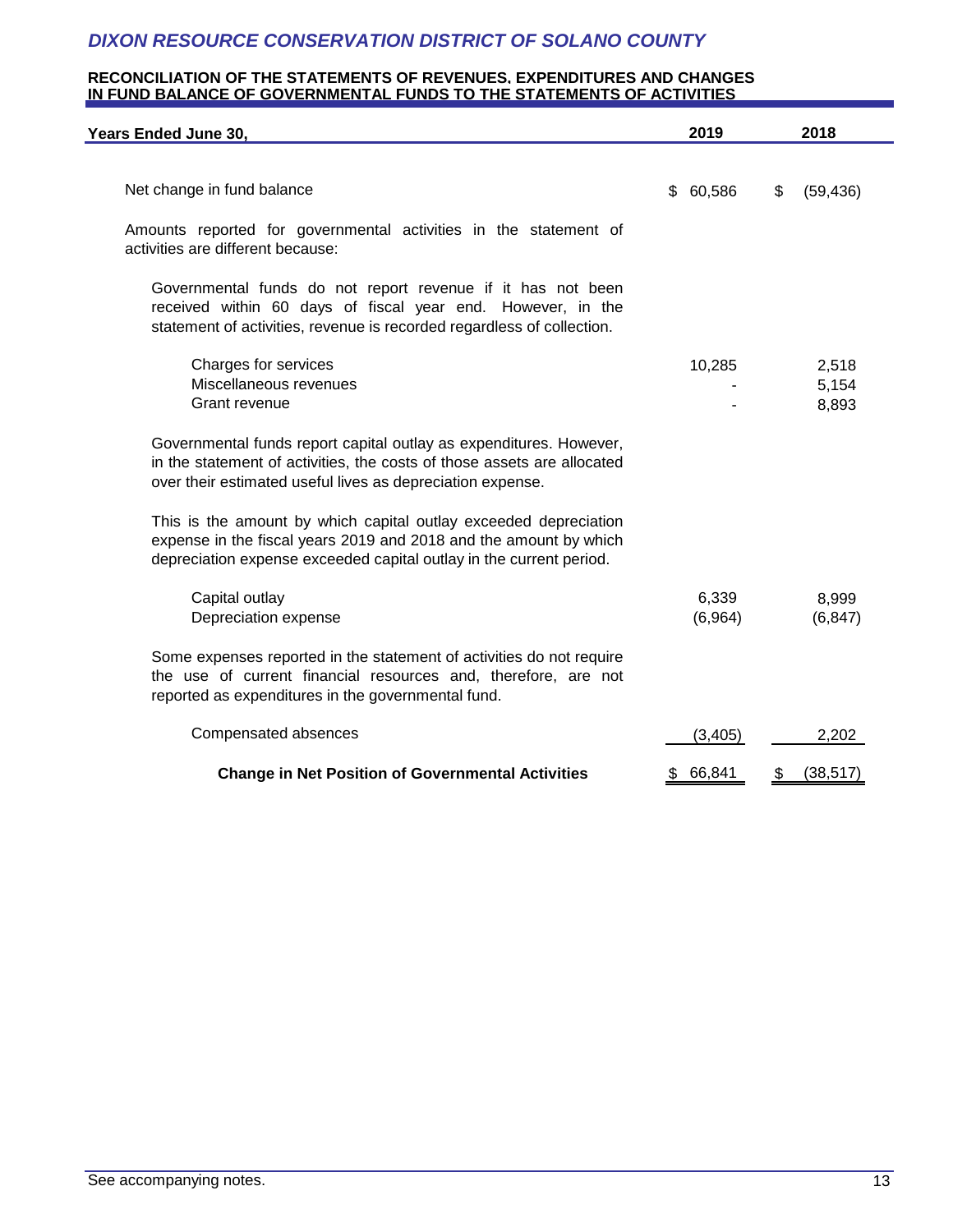#### **Years Ended June 30, 2019 and 2018**

## **NOTE 1 - SUMMARY OF SIGNIFICANT ACCOUNTING POLICIES:**

#### **FINANCIAL REPORTING ENTITY AND NATURE OF ACTIVITIES:**

The Dixon Resource Conservation District (District) of Solano County was organized on September 2, 1952, and operates under the Public Resources Code. The District was formed to construct, operate, and maintain a seventy-mile-long system of ditches designed to provide winter drainage, reduce duration of flooding, and diminish ponding of winter water on agricultural lands. The District also strives to make available technical, financial and educational resources, whatever their source, and focus or coordinate them so that they meet the needs of the local land manager for conservation of soil, water and related natural resources.

The Board of Directors consisting of five (5) members, serving four-year terms, governs the District. The Board of Supervisors of Solano County approves the appointment of each Director, in-lieu of an election. The District defines its reporting entity in accordance with accounting principles generally accepted in the United States of America (GAAP), which provides guidance for determining which governmental activities, organizations, and functions should be included in the reporting entity. The accompanying financial statements present information on the activities of the reporting entity, including all fund types of the District (the primary government) and its component unit.

GAAP requires that component units be separated into blended or discretely presented units for reporting purposes. Per GASB 14, discretely presented component units are reported in the notes to the financial statements of the primary government to emphasize that they are legally separate from them.

The Dixon/Solano RCD Water Quality Coalition (Coalition), which is overseen by a separate advisory committee, is a discretely presented component unit in the District's basic financial statements. The Coalition was formed solely to implement and manage the Irrigated Lands Regulatory Program that provides services entirely to the owners of irrigated lands.

#### **MEASUREMENT FOCUS, BASIS OF ACCOUNTING AND FINANCIAL STATEMENT PRESENTATION:** *Government-Wide Financial Statements:*

The government-wide financial statements (i.e., the statements of net position and the statements of activities) report information on all activities of the District.

The statements of activities demonstrate the degree to which the direct expenses of a given function or segment are offset by program revenues. Direct expenses are those that are clearly identifiable with a specific function or segment. Program revenues include 1) charges to customers who purchase, use, or directly benefit from goods, services, or privileges provided by a given function or segment and 2) grants and contributions that are restricted to meeting the operational or capital requirements of a particular function or segment. Other items not properly included among program revenues are reported instead as general revenues.

The government-wide financial statements are reported using the economic resources measurement focus and the accrual basis of accounting. Revenues are recorded when earned and expenses are recorded when a liability is incurred, regardless of the timing of related cash flows. Property taxes are recognized as revenues in the year for which they are levied.

The government-wide financial statements utilize a net position presentation. Net position is displayed in three components.

● Net Investment in Capital Assets - This category groups all capital assets into one component of net assets. Accumulated depreciation and the outstanding balances of debt, attributable to the acquisition, construction or improvement of these assets reduces the balance in this category.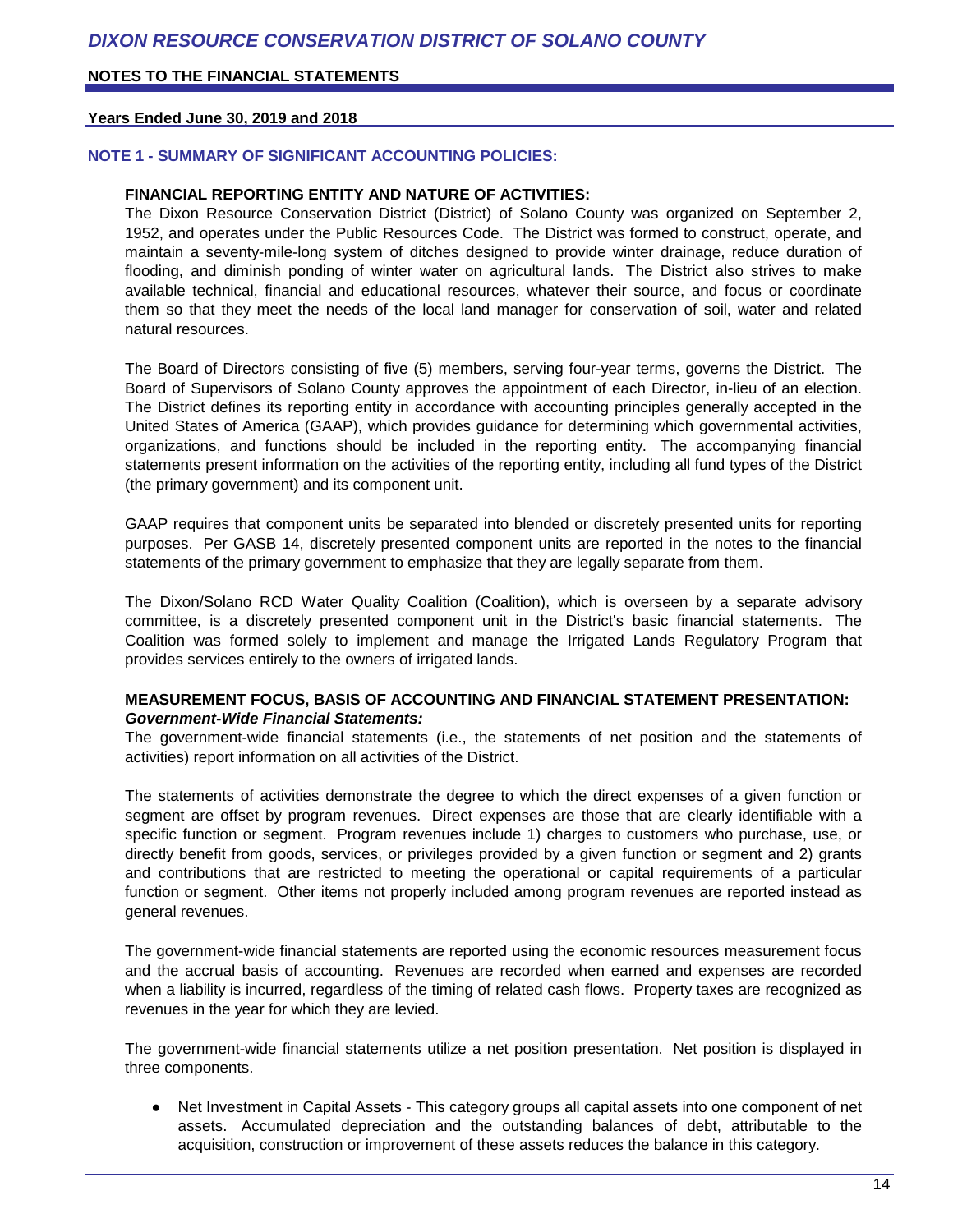## **Years Ended June 30, 2019 and 2018**

## **NOTE 1 - SUMMARY OF SIGNIFICANT ACCOUNTING POLICIES: (Continued)**

## *Government-Wide Financial Statements: (Continued)*

- Restricted This category represents net assets of the District that are legally restricted for special projects as defined by various agreements.
- Unrestricted This category represents net assets of the District, not restricted for any project or other purpose.

When both restricted and unrestricted resources are available for use, it is the District's policy to use restricted resources first, then unrestricted resources as they are needed. The District had no restricted resources at year-end for all fiscal years presented.

## *Fund Financial Statements:*

Governmental fund financial statements are reported using the current financial resources measurement focus and the modified accrual basis of accounting. Revenues are recognized as soon as they are both measurable and available. Revenues are considered to be available when they are collectible within the current period or soon enough thereafter to pay liabilities of the current period. For this purpose, the District considers revenues to be available if they are collected within 60 days of the end of the current fiscal period. Expenditures generally are recorded when a liability is incurred, as under accrual accounting.

The District uses a single general fund to maintain its financial records during the year. A fund is defined as a fiscal and accounting entity with a self-balancing set of accounts. The single general fund utilized by the District is a governmental fund. Governmental funds reporting focuses on the sources, uses and balances of current financial resources. The difference between governmental fund assets and liabilities is reported as fund balance.

Under GASB 54, fund balances are required to be reported according to the following classifications:

- Nonspendable fund balance - Includes amounts that cannot be spent because they are either not in spendable form, or, for legal or contractual reasons, must be kept intact. This classification includes inventories, prepaid amounts, assets held for sale, and long-term receivables.
- Restricted fund balance Constraints placed on the use of these resources are either externally imposed by creditors (such as through debt covenants), grantors, contributors or other governments; or are imposed by law (through constitutional provisions or enabling legislation).
- Committed fund balance Amounts that can only be used for specific purposes because of a formal action (resolution or ordinance) by the government's highest level of decision-making authority.
- Assigned fund balance - Amounts that are constrained by the District's intent to be used for specific purposes, but that do not meet the criteria to be classified as restricted or committed. Intent can be stipulated by the governing body, another body (such as a Finance Committee), or by an official to whom that authority has been given. With the exception of the General Fund, this is the residual fund balance classification for all governmental funds with positive balances.
- Unassigned fund balance - This is the residual classification of the General Fund. Only the General Fund reports a positive unassigned fund balance. Other governmental funds might report a negative balance in this classification, as the result of overspending for specific purposes for which amounts had been restricted, committed or assigned.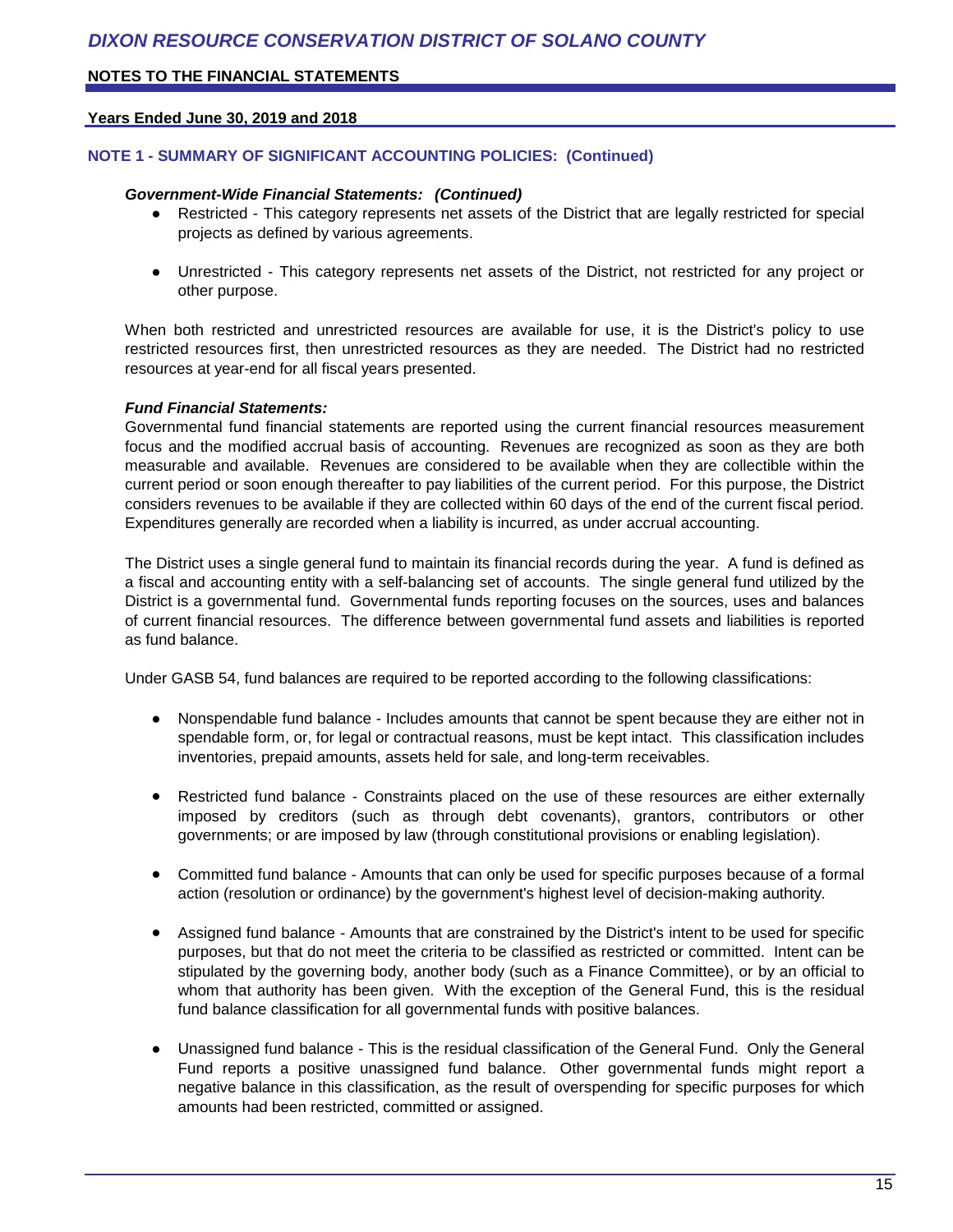## **Years Ended June 30, 2019 and 2018**

## **NOTE 1 - SUMMARY OF SIGNIFICANT ACCOUNTING POLICIES: (Continued)**

## *Fund Financial Statements: (Continued)*

The District reports the following major governmental fund:

The General Fund is the District's primary operating fund. It accounts for all financial resources of the general government.

The amounts reported as program revenues in the statement of activities include charges to customers for goods and services, grant funding, lease revenue, and program enrollment fees. General revenues include all taxes (property) and interest income.

In the fund financial statements, reservations of fund balance segregate portions of fund balance that are either not available or have been earmarked for specific purposes. The various reserves and designations are established by GAAP and by actions of the Board.

As of June 30, 2019 and 2018, the District reserved \$25,500 for imprest cash, \$420,000 for future capital improvements, and \$50,000 for other general purposes.

## **BUDGETS:**

Budgets are adopted on a basis consistent with generally accepted accounting principles. All budgetary changes during the fiscal year required the approval of the District's Board of Commissioners. The District's budgetary period is from July 1st to June 30th. All unencumbered annual appropriations lapse at the end of each fiscal year.

## **ACCOUNTS RECEIVABLE:**

Property taxes, licenses, grants, and interest associated with the current fiscal period are all considered to be susceptible to accrual and so have been recognized as revenues of the current fiscal period. All other revenue items are considered to be measurable and available only when the government receives cash.

## **DUE FROM OTHER AGENCIES:**

Due from other agencies represents amounts owed from governmental entities outside the District.

## **CAPITAL ASSETS:**

Capital assets are defined by the District as assets with an initial, individual cost of more than \$3,000. Such capital assets are recorded at historical cost or estimated historical cost if purchased or constructed. Donated capital assets are recorded at fair value at the date of the donation. Depreciation is calculated using the straight-line method over the estimated useful lives of the respective assets as follows:

|                            | <b>Estimated</b> |
|----------------------------|------------------|
| <b>Description</b>         | Useful Life      |
| Vehicles and equipment     | $5 - 20$ years   |
| Buildings and improvements | $12 - 20$ years  |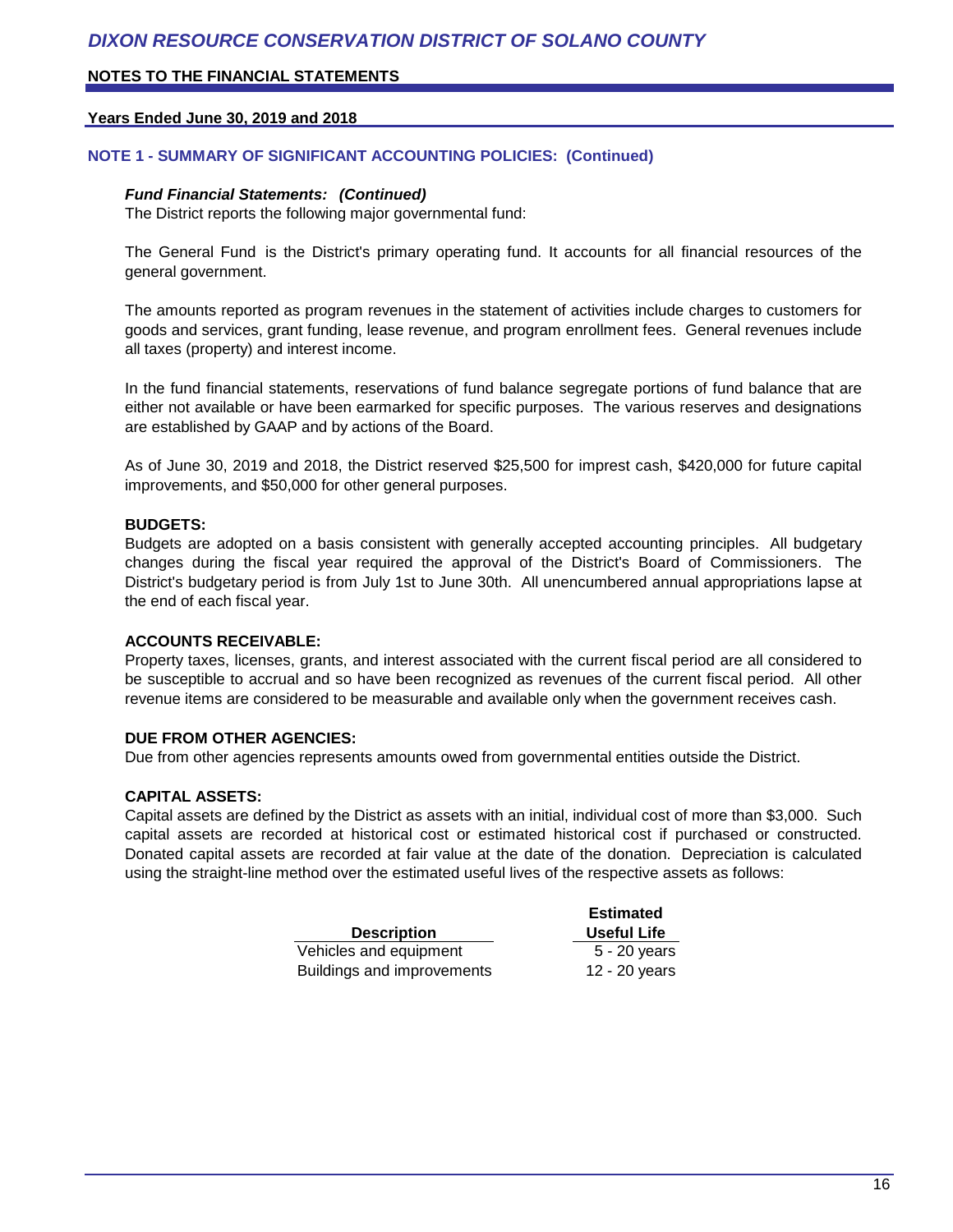#### **Years Ended June 30, 2019 and 2018**

#### **NOTE 1 - SUMMARY OF SIGNIFICANT ACCOUNTING POLICIES: (Continued)**

#### **ASSESSMENTS:**

Program revenue consists entirely of property tax assessments. Solano County, through the Auditor-Controller's office and the Treasurer-Tax Collector, is responsible for assessing, collecting and distributing property taxes with enabling legislation. The County apportions property taxes according to the alternative method of distribution known as the Teeter Plan. Under the Teeter Plan, the current year's secured property tax levy is distributed to participating agencies within the County without consideration of delinquency factors. The District recognizes property taxes as revenue when the County distributes the funds. Funds are distributed as follows: 50 percent in December, 45 percent in April and 5 percent in June.

#### **ACCOUNTS PAYABLE:**

Accounts payable represents the balance due for goods received and/or services rendered.

#### **OUTSTANDING WARRANTS:**

Outstanding warrants represent the amount of treasury warrants issued but not yet presented to the Treasurer for payment. When warrants are mailed, expenditures are recorded and an outstanding warrant liability is created, pending payment of the warrant.

## **COMPENSATED ABSENCES:**

It is the District's policy to permit permanent employees to accumulate earned but unused vacation and sick leave benefits. Accrued vacation and compensated time is paid at the time of the employee's termination based on established District limitations. Compensated absences leave is accrued when incurred in the government-wide financial statements. A liability is reported in the governmental fund only if unused vacation and compensated time after limitations are expected to be liquidated (paid out due to an employee separating from service with the District) with expendable available financial resources.

## **IMPREST CASH:**

The Board of the District reserves a fixed balance by regular replenishments that is used for small routine operating expenses and recurring payroll expenses.

## **USE OF ESTIMATES:**

The preparation of financial statements in conformity with generally accepted accounting principles requires management to make estimates and assumptions that affect certain reported amounts and disclosures. Accordingly, actual results could differ from those estimates.

## **NOTE 2 - ACCOUNTS AND RECORDS:**

The Auditor-Controller of Solano County maintains records of the District's transactions. The Solano County Treasurer collects the District's property tax revenues. The District submits claims for expenditures to the Solano County Auditor-Controller's Office for processing and payment.

## **NOTE 3 - CASH AND CASH EQUIVALENTS:**

The District deposits its cash in the Solano County Treasury. Funds deposited with the County are part of an investment pool that is managed by the County Treasurer. The District's equity in the County's investment pool is determined by the dollar amount of its deposits, adjusted for withdrawals and distributed investment income. Investment income is determined on an amortized cost basis. Accrued interest and realized and unrealized gains, net of expenses, are apportioned to the District each quarter. Income from the County's pooled investments is allocated to the District based on the District's average daily cash balance for each quarter in relationship to the total of the pooled cash and investments.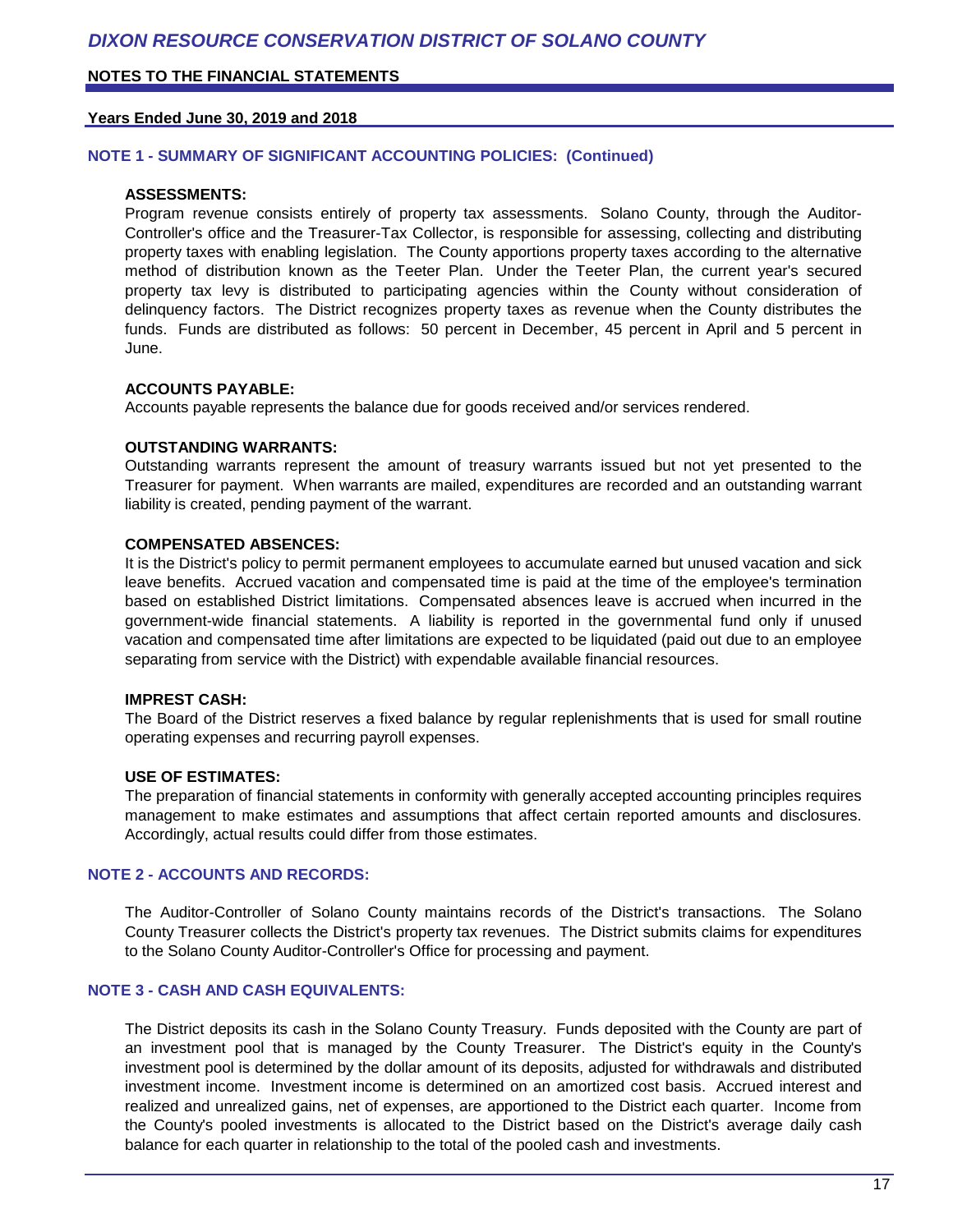#### **Years Ended June 30, 2019 and 2018**

## **NOTE 3 - CASH AND CASH EQUIVALENTS: (Continued)**

The County investment pool is not registered with the Securities and Exchange Commission as an investment company. The County has established a treasury oversight committee to monitor and review the management of public funds maintained in the investment pool in accordance with Article 6, Section 27131 of the California Government Code. The Board of Supervisors reviews and approves the investment policy annually. The oversight committee reviews investment activity and results quarterly. The County Treasurer prepares and submits a comprehensive investment report to the Board of Supervisors every month. The report covers the type of investments in the pool, maturity dates, par value, actual costs, and fair value.

See Solano County's Comprehensive Annual Financial Report (CAFR) for more details regarding the County's investment pool, including its investment types, investment policy and disclosures related to investment credit risk, concentration of credit risk, interest rate risk and custodial credit risk, as required by GASB Statement No. 40.

## **NOTE 4 - STEWARDSHIP, COMPLIANCE AND ACCOUNTABILITY:**

## **PROPERTY TAXES:**

The State of California (State) Constitution Article XIII A provides that the combined maximum property tax rate on any given property may not exceed one percent of its assessed value unless an additional amount for general obligation debt has been approved by voters. Assessed value is calculated at 100 percent of market value as defined by Article XIII and may be adjusted by no more than two percent per year unless the property is sold or transferred. The State Legislature has determined the method of distributing receipts from a one percent tax levy among the counties, cities, school districts, and other districts.

Secured property taxes are apportioned in advance of collection. All other taxes are apportioned after collection.

## **GANN APPROPRIATIONS LIMIT:**

Article XIII B of the California Constitution provides exceptions for some special districts for establishing an appropriations limit. As per Article XIII B, the District is not subject to the appropriations limit because the District's tax levy for fiscal year 1978 and 1977 was below 12 1/2 cents per \$100 of assessed valuation.

THIS SECTION INTENTIONALLY LEFT BLANK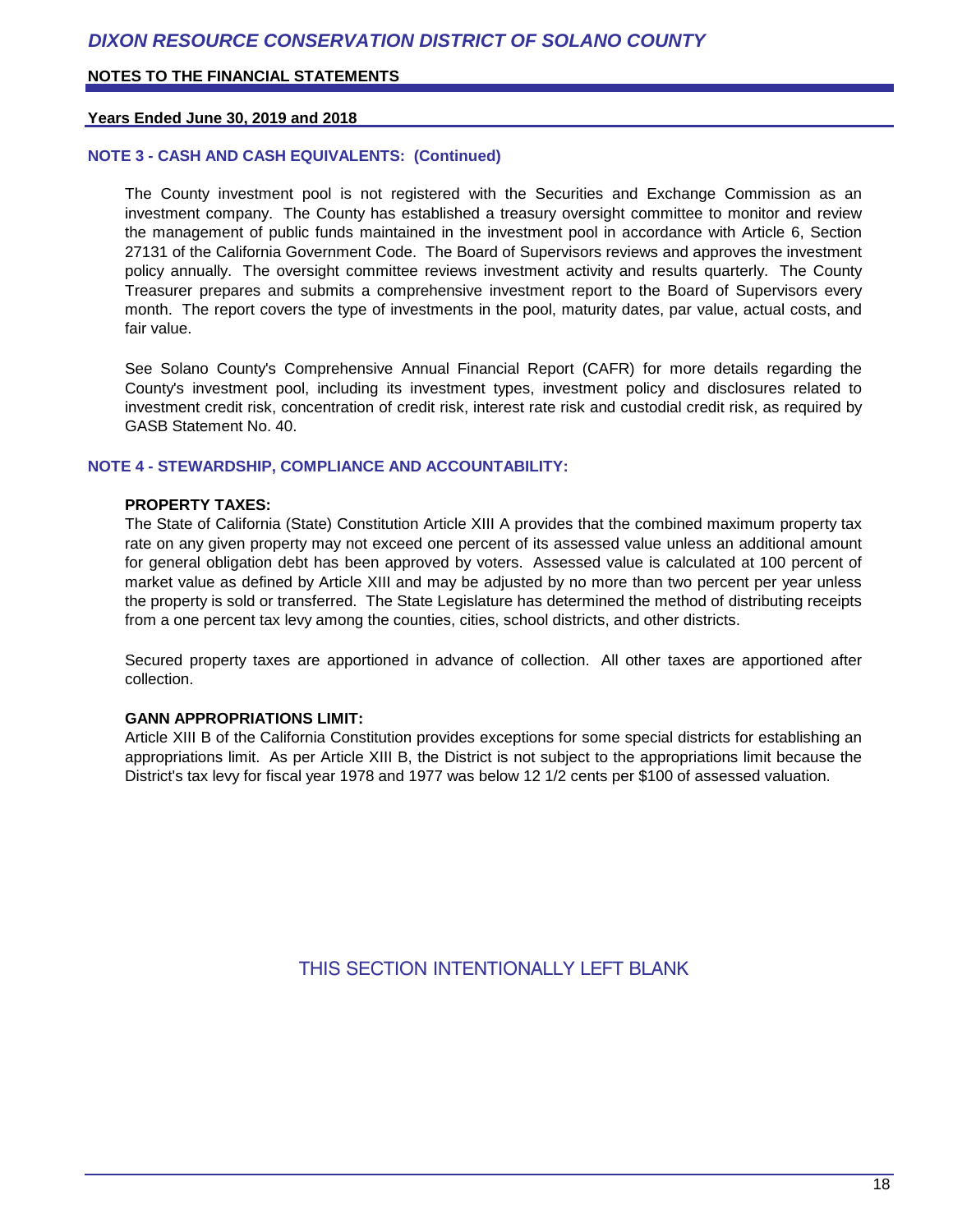## **Years Ended June 30, 2019 and 2018**

## **NOTE 5 - DETAILED NOTES:**

## **CAPITAL ASSETS:**

Capital assets activity for the fiscal year ended June 30, 2019 was as follows:

| <b>Balance at</b> | <b>Additions</b>              | <b>Deletions</b> | <b>Balance at</b><br>June 30, 2019 |
|-------------------|-------------------------------|------------------|------------------------------------|
| \$<br>118,686     | \$<br>6,339                   | \$               | \$<br>125,025                      |
| 41,469            |                               |                  | 41,469                             |
|                   |                               |                  |                                    |
| 160,155           | 6,339                         |                  | 166,494                            |
|                   |                               |                  |                                    |
| 59.220            | 6.014                         |                  | 65,234                             |
| 39,412            | 950                           |                  | 40,362                             |
| 98,632            | 6,964                         |                  | 105,596                            |
|                   |                               |                  | 60,898                             |
|                   | <b>July 1, 2018</b><br>61,523 |                  |                                    |

Capital assets activity for the fiscal year ended June 30, 2018 was as follows:

| <b>Governmental Activities:</b>       | <b>Balance at</b>   |                  |                  | <b>Balance at</b> |
|---------------------------------------|---------------------|------------------|------------------|-------------------|
| Capital assets being depreciated:     | <b>July 1, 2017</b> | <b>Additions</b> | <b>Deletions</b> | June 30, 2018     |
| Infrastructure                        | \$<br>109,687       | \$<br>8,999      | \$               | \$<br>118,686     |
| Equipment                             | 41,469              |                  |                  | 41,469            |
| <b>Total Capital Assets</b>           |                     |                  |                  |                   |
| <b>Being Depreciated</b>              | 151,156             | 8,999            |                  | 160,155           |
| Less accumulated depreciation for:    |                     |                  |                  |                   |
| Infrastructure                        | 53,323              | 5,897            |                  | 59,220            |
| Equipment                             | 38,462              | 950              |                  | 39,412            |
| <b>Total Accumulated Depreciation</b> | 91,785              | 6,847            |                  | 98,632            |
| <b>Total Capital Assets - Net</b>     |                     |                  |                  |                   |
| of Depreciation                       | 59,371              |                  |                  | 61,523            |

## **LONG-TERM LIABILITIES:**

The District's long-term liability consists entirely of compensated absences.

Long-term liability activity for the fiscal year ended June 30, 2019, was as follows:

|                                    | <b>Balance at</b> |                  |                  | <b>Balance at</b> |
|------------------------------------|-------------------|------------------|------------------|-------------------|
| <b>Governmental Activities:</b>    | July 1, 2018      | <b>Additions</b> | <b>Deletions</b> | June 30, 2019     |
| Compensated absences               | 6.357             | 3.405            | ۰                | 9.762             |
| <b>Total Long-Term Liabilities</b> | 6.357             | 3.405            | ۰                | 9.762             |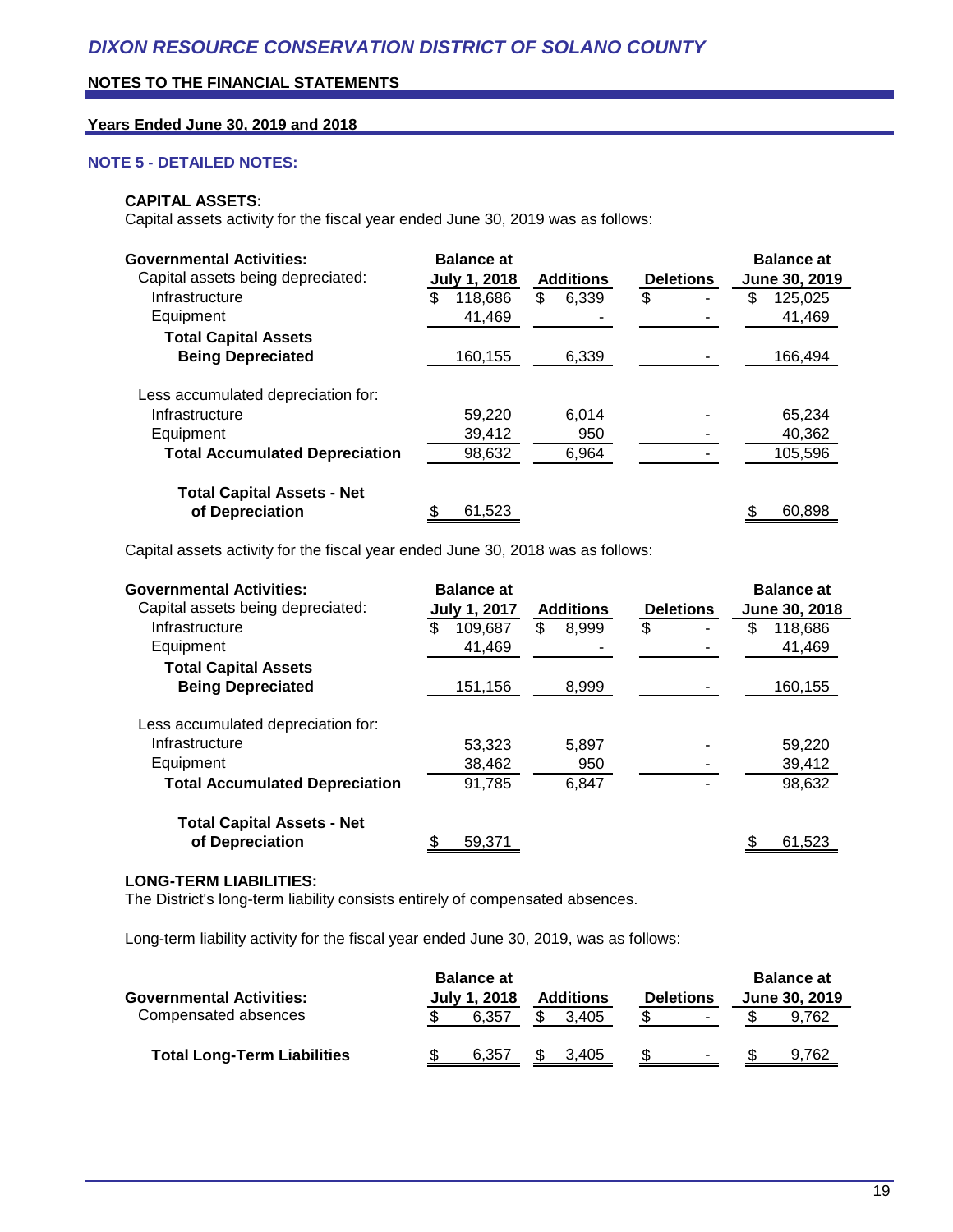## **Years Ended June 30, 2019 and 2018**

## **NOTE 5 - DETAILED NOTES: (Continued)**

Long-term liability activity for the fiscal year ended June 30, 2018, was as follows:

|                                    | <b>Balance at</b>   |                  |                  | <b>Balance at</b> |
|------------------------------------|---------------------|------------------|------------------|-------------------|
| <b>Governmental Activities:</b>    | <b>July 1, 2017</b> | <b>Additions</b> | <b>Deletions</b> | June 30, 2018     |
| Compensated absences               | 8.559               | ۰                | 2.202            | 6,357             |
| <b>Total Long-Term Liabilities</b> | 8,559               | ٠                | 2,202            | 6,357             |

## **NOTE 6 - DIXON/SOLANO RCD WATER QUALITY COALITION:**

The following is condensed financial statement information from the Dixon/Solano RCD Water Quality Coalition, a component unit of the District.

## **Statements of Net Position**

|                                            | 2019          |     | 2018    |
|--------------------------------------------|---------------|-----|---------|
| Assets:                                    |               |     |         |
| Current and other assets                   | 180,612<br>\$ | \$  | 198,557 |
| <b>Total Assets</b>                        | 180,612<br>S. | \$. | 198,557 |
| <b>Liabilities:</b>                        |               |     |         |
| Due to Dixon RCD                           | \$<br>37,180  | \$  | 37,806  |
| Due to Solano RCD                          | 4,739         |     | 3,162   |
| <b>Total Liabilities</b>                   | 41,919        |     | 40,968  |
| <b>Net Position:</b>                       |               |     |         |
| Unrestricted                               | 138,693       |     | 157,589 |
| <b>Total Net Position</b>                  | 138,693       |     | 157,589 |
| <b>Total Liabilities and Net Position:</b> | 180,612<br>\$ | \$  | 198,557 |

## **Changes in Net Position**

|                                        | 2019          | 2018         |
|----------------------------------------|---------------|--------------|
| Program Expenses:                      |               |              |
| Fees and permits                       | \$<br>123,323 | 112,910<br>S |
| Other                                  | 8.219         | 6,606        |
| Professional and specialized services  | 384,294       | 323,266      |
| <b>Total Program Expenses</b>          | 515,836       | 442,782      |
| Program Revenues:<br>Enrollment fees   | 491,173       | 407,460      |
| <b>Total Program Revenues</b>          | 491,173       | 407,460      |
| <b>Net Program Revenues (Expenses)</b> | (24,663)      | (35,322)     |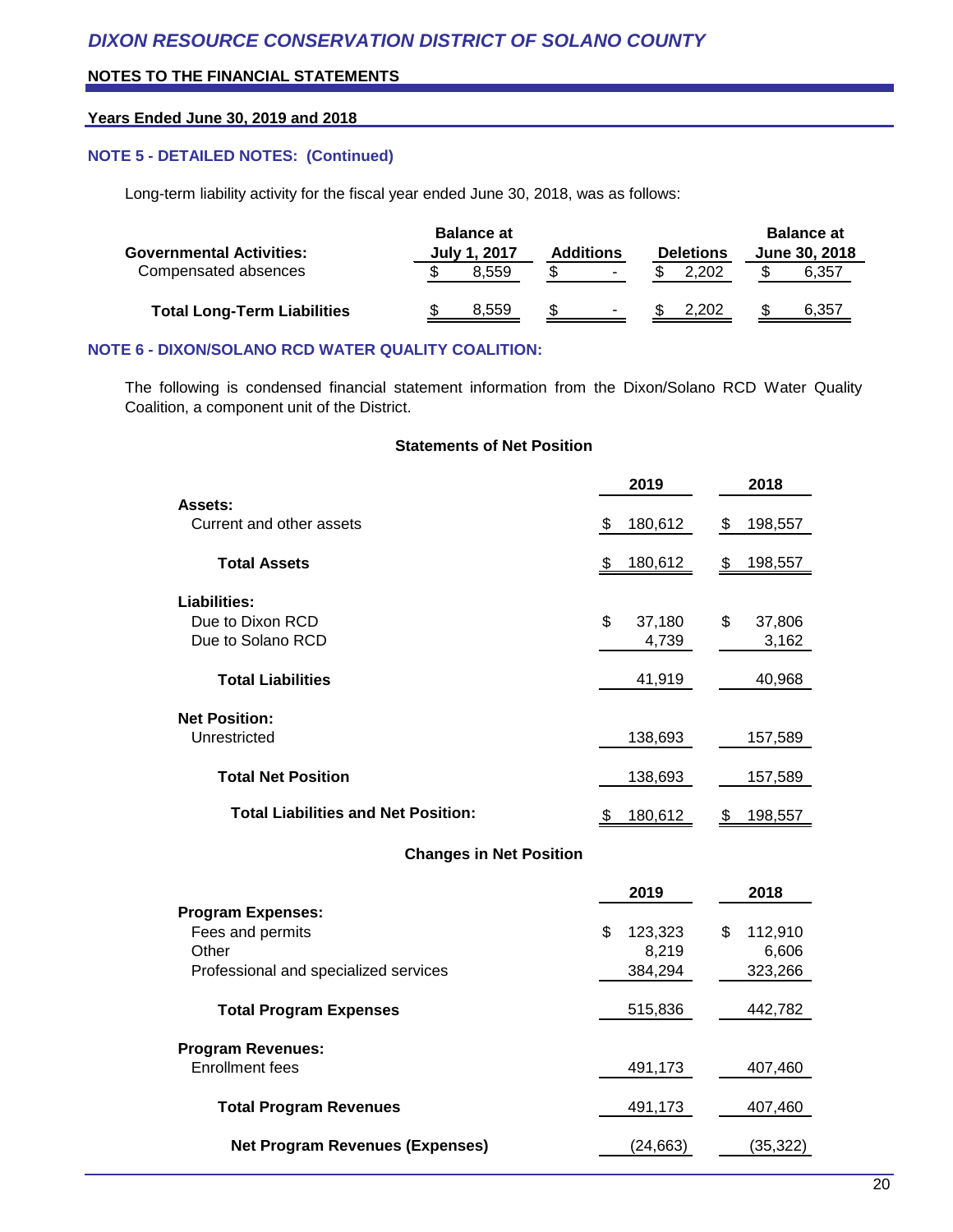## **Years Ended June 30, 2019 and 2018**

## **NOTE 6 - DIXON/SOLANO RCD WATER QUALITY COALITION: (Continued)**

#### **Changes in Net Position**

|                                                                         | 2019        | 2018        |
|-------------------------------------------------------------------------|-------------|-------------|
| <b>General Revenues:</b><br>Revenues from the use of money and property | \$<br>5,767 | \$<br>4,180 |
| <b>Total General Revenues</b>                                           | 5,767       | 4,180       |
| <b>Change in Net Position</b>                                           | (18, 896)   | (31, 142)   |
| Net Position, Beginning of Year                                         | 157,589     | 188,731     |
| <b>Net Position, End of Year</b>                                        | 138,693     | 157,589     |

#### **NOTE 7 - RISK MANAGEMENT:**

The District is exposed to various risks of loss related to torts; theft of, damage to, and destruction of assets; errors and omissions; and natural disasters. The District is a member of the Special District Risk Management Authority (SDRMA), an intergovernmental risk sharing joint powers authority created pursuant to California Government Code Sections 6500 et. seq. The District pays an annual premium to SDRMA for its General and Auto Liability, Public Officials' and Employees' Errors and Omissions, Employment Practices Liability, and Workers' Compensation insurance coverage, among others. There have been no known losses during the past 4 years.

#### **NOTE 8 - EMPLOYEE RETIREMENT PLAN:**

#### **PLAN DESCRIPTION:**

The District participates in a retirement plan for its employees. Eligible employees may participate in the District's SIMPLE IRA retirement plan. Eligible employee are defined as all employees who received at least \$5,000 in compensation from the District during any two preceeding calendar years (whether consecutive or not consecutive) and who are reasonably expected to receive at least \$5,000 in compensation during the calendar year. The District will match dollar for dollar employee contributions to the District retirement plan up to 3 percent of the employee's gross salary. The employee contribution to the District's retirement plan shall be deducted, pre-tax, from the employee's monthly paycheck.

For fiscal years 2019 and 2018*,* the total employer contributions were \$6,008 and \$5,526, respectively.

## **NOTE 9 - RELATED PARTY TRANSACTIONS:**

The District is reimbursed by Dixon/Solano RCD Water Quality Coalition for administration services and direct expenses associated with operating the Coalition. Amounts received from the Coalition for the years ended June 30, 2019 and 2018 were \$141,126 and \$147,863, respectively. Amounts due from Dixon/Solano RCD Water Quality Coalition at June 30, 2019 and 2018 were \$37,180 and \$37,806, respectively.

#### **NOTE 10 - SUBSEQUENT EVENTS:**

Management has considered all subsequent events for disclosure in the financial statements through January 6, 2020, which represents the date the financial statements were available to be issued.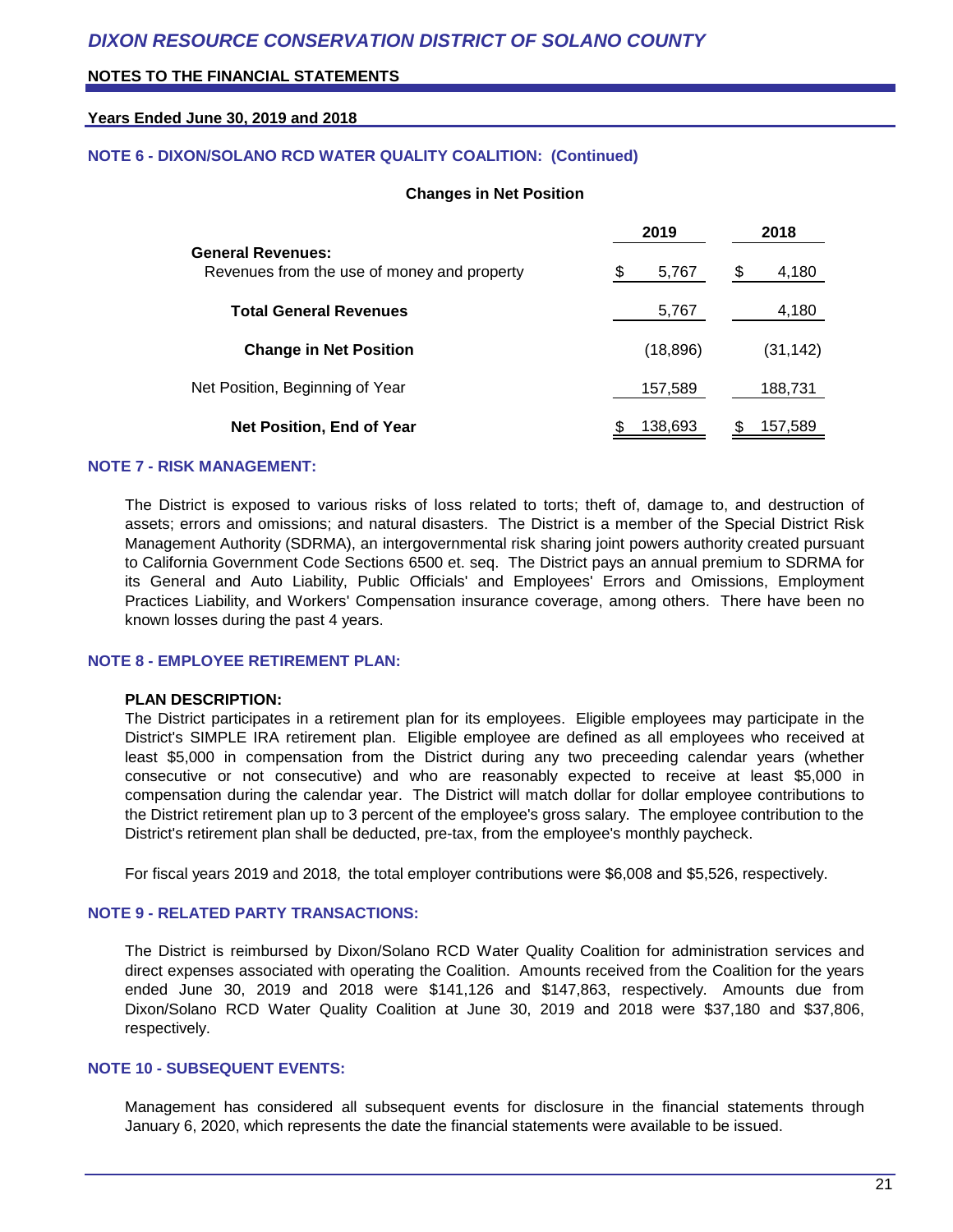Required Supplementary Information Years Ended June 30, 2019 and 2018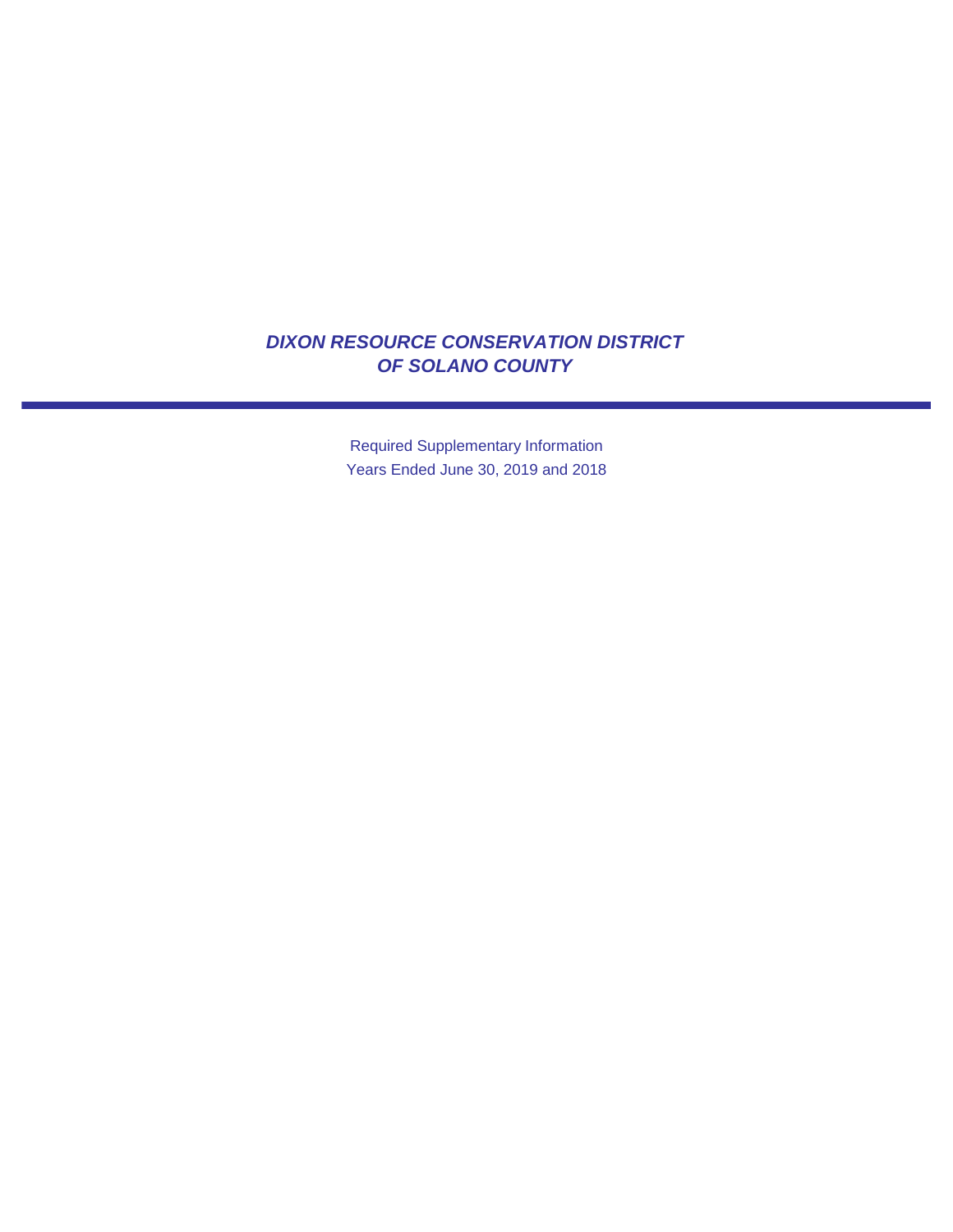## **SCHEDULES OF REVENUES, EXPENDITURES AND CHANGES IN FUND BALANCE - BUDGET AND ACTUAL**

## **Years Ended June 30, 2019 and 2018**

|                                                 |                |                           | 2019          |             | 2018                    |                           |                 |                |  |
|-------------------------------------------------|----------------|---------------------------|---------------|-------------|-------------------------|---------------------------|-----------------|----------------|--|
|                                                 |                | <b>Budgeted Amounts</b>   |               |             |                         | <b>Budgeted Amounts</b>   |                 |                |  |
|                                                 | Original       | <b>Final</b>              | <b>Actual</b> | Variance    | Original                | <b>Final</b>              | <b>Actual</b>   | Variance       |  |
| Fund Balance, Beginning of Year                 | \$.<br>485,070 | $\mathfrak{L}$<br>485,070 | \$<br>485,070 | \$          | $\mathbb{S}$<br>544,506 | $\mathfrak{S}$<br>544,506 | \$<br>544,506   | \$             |  |
| <b>RESOURCES (INFLOWS):</b>                     |                |                           |               |             |                         |                           |                 |                |  |
| Charges for services                            | 312,340        | 312,340                   | 289,695       | (22, 645)   | 287,945                 | 278,281                   | 287,297         | 9,016          |  |
| Miscellaneous                                   | 2,500          | 2,500                     | 6,191         | 3,691       | 2,500                   | 2,500                     | 1,492           | (1,008)        |  |
| Property taxes                                  | 117,910        | 117,910                   | 121,959       | 4,049       | 110,450                 | 110,450                   | 112,112         | 1,662          |  |
| Grant revenue                                   | 23,830         | 23,830                    | 57,457        | 33,627      | 42,869                  | 42,869                    | 9,727           | (33, 142)      |  |
| Revenues from the use of money                  |                |                           |               |             |                         |                           |                 |                |  |
| and property                                    | 5,000          | 5,000                     | 9,679         | 4,679       | 3,500                   | 3,500                     | 5,896           | 2,396          |  |
| <b>Amounts Available</b>                        |                |                           |               |             |                         |                           |                 |                |  |
| for Appropriations                              | 946,650        | 946,650                   | 970,051       | 23,401      | 991,770                 | 982,106                   | 961,030         | (21,076)       |  |
| <b>CHARGES TO APPROPRIATIONS</b><br>(OUTFLOWS): |                |                           |               |             |                         |                           |                 |                |  |
| Advertising                                     | 2,000          | 2,000                     |               | 2,000       | 2,000                   | 2,000                     | 1,405           | 595            |  |
| Capital outlay                                  | 17,500         | 13,800                    | 6,339         | 7,461       | 5,000                   | 9,000                     | 8,999           |                |  |
| Communication                                   | 1,440          | 1,440                     | 1,444         | (4)         | 1,380                   | 1,380                     | 1,414           | (34)           |  |
| <b>Employee services</b>                        | 243,744        | 247,194                   | 246,352       | 842         | 244,454                 | 244,454                   | 234,984         | 9,470          |  |
| Facility rent                                   | 15,663         | 15,663                    | 16,485        | (822)       | 16,806                  | 16,806                    | 18,049          | (1, 243)       |  |
| Fees and permits                                | 2,500          | 2,500                     | 2,268         | 232         | 2,500                   | 2,500                     | 2,062           | 438            |  |
| Insurance                                       | 3,515          | 3,515                     | 3,558         | (43)        | 3,336                   | 3,336                     | 3,336           |                |  |
| Maintenance                                     | 500            | 500                       | 1,767         | (1, 267)    | 500                     | 500                       | 548             | (48)           |  |
| Memberships                                     | 7,460          | 7,460                     | 5,643         | 1,817       | 7,280                   | 7,280                     | 7,417           | (137)          |  |
| Non-capitalized equipment                       | 3,125          | 3,125                     | 1,292         | 1,833       | 2,000                   | 2,000                     | 847             | 1,153          |  |
| Office expenses and supplies                    | 10,900         | 10,900                    | 10,049        | 851         | 10,600                  | 10,600                    | 8,620           | 1,980          |  |
| Professional and specialized services           | 39,020         | 39,020                    | 31,455        | 7,565       | 50,520                  | 50,520                    | 43,531          | 6,989          |  |
| Property tax refunds                            | 250            | 500                       | 444           | 56          | 750                     | 750                       | 246             | 504            |  |
| Special district expense                        | 3,700          | 3,700                     | 959           | 2,741       | 3,700                   | 3,700                     | 2,912           | 788            |  |
| <b>Supplies</b>                                 | 105,000        | 105,000                   | 92,518        | 12,482      | 88,055                  | 133,450                   | 138,738         | (5,288)        |  |
| <b>Transportation and travel</b>                | 4,750          | 4,750                     | 3,590         | 1,160       | 5,500                   | 5,500                     | 2,852           | 2,648          |  |
| Publications and legal notices                  | 500            | 500                       | 232           | 268         | 500                     | 500                       |                 | 500            |  |
| <b>Total Charges to</b>                         |                |                           |               |             |                         |                           |                 |                |  |
| <b>Appropriations</b>                           | 461,567        | 461,567                   | 424,395       | 37,172      | 444,881                 | 494,276                   | 475,960         | 18,316         |  |
| <b>Budgetary Fund Balances,</b>                 |                |                           |               |             |                         |                           |                 |                |  |
| <b>End of Year</b>                              | 485,083        | 485,083<br>-SS            | \$545,656     | 60,573<br>S | 546,889<br>- \$         | 487,830<br>- \$           | 485,070<br>- \$ | (2,760)<br>\$. |  |